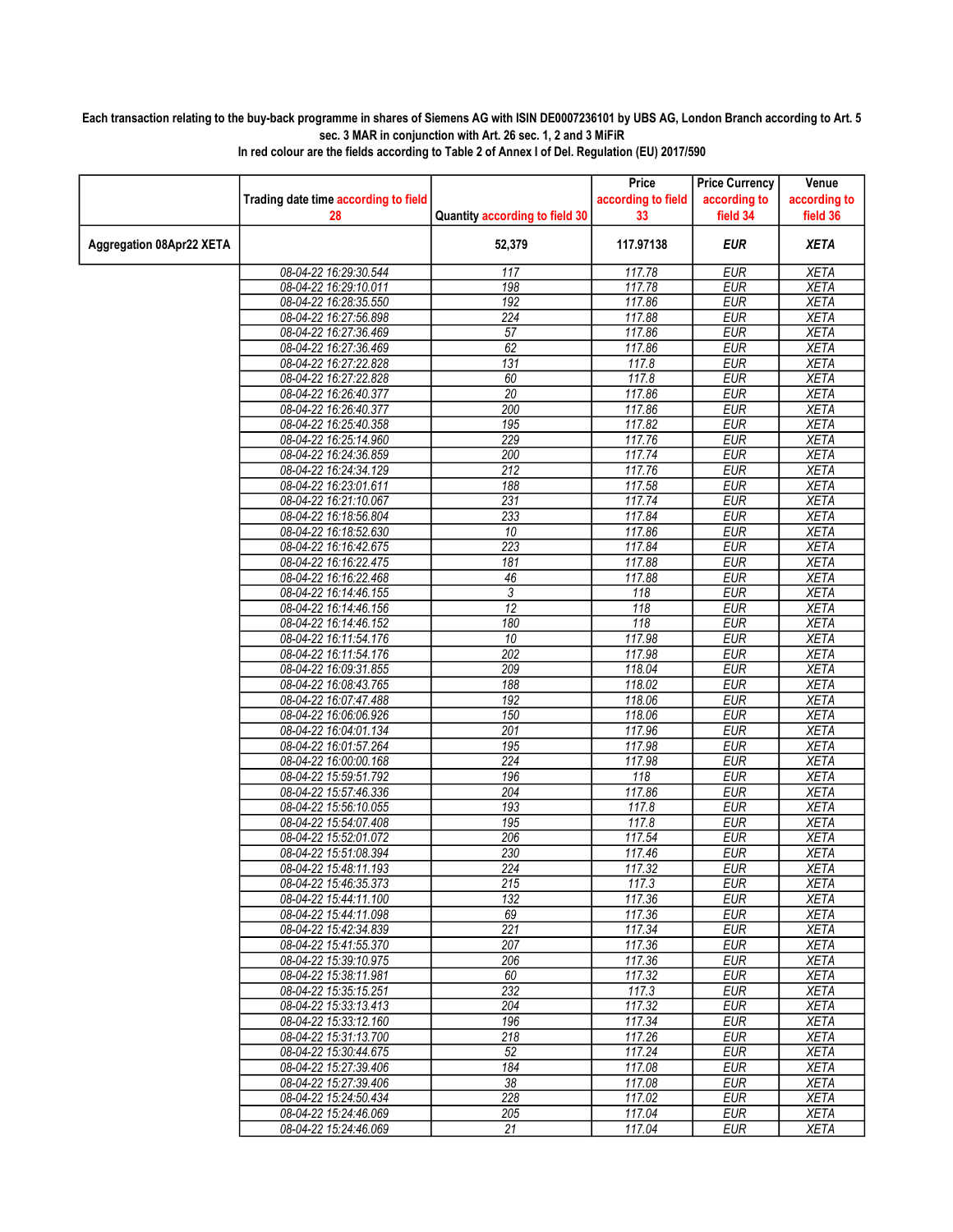| 08-04-22 15:22:26.848 | 220             | 116.94 | <b>EUR</b> | <b>XETA</b> |
|-----------------------|-----------------|--------|------------|-------------|
| 08-04-22 15:19:50.143 | 76              | 117.04 | <b>EUR</b> | <b>XETA</b> |
| 08-04-22 15:19:50.143 | 75              | 117.04 | <b>EUR</b> | <b>XETA</b> |
| 08-04-22 15:19:50.045 | 46              | 117.04 | <b>EUR</b> | <b>XETA</b> |
|                       | $\overline{15}$ | 117.04 | <b>EUR</b> |             |
| 08-04-22 15:19:49.569 |                 |        |            | <b>XETA</b> |
| 08-04-22 15:17:26.814 | 219             | 116.96 | <b>EUR</b> | <b>XETA</b> |
| 08-04-22 15:15:07.351 | 219             | 117.06 | <b>EUR</b> | <b>XETA</b> |
| 08-04-22 15:14:15.842 | 218             | 117    | <b>EUR</b> | <b>XETA</b> |
| 08-04-22 15:13:12.436 | 70              | 117.16 | <b>EUR</b> | <b>XETA</b> |
| 08-04-22 15:13:12.436 | 163             | 117.16 | <b>EUR</b> | <b>XETA</b> |
| 08-04-22 15:10:09.690 | 218             | 117.38 | <b>EUR</b> | <b>XETA</b> |
|                       |                 |        |            |             |
| 08-04-22 15:07:22.470 | 230             | 117.3  | <b>EUR</b> | <b>XETA</b> |
| 08-04-22 15:06:32.238 | 57              | 117.28 | <b>EUR</b> | <b>XETA</b> |
| 08-04-22 15:06:32.161 | 34              | 117.28 | <b>EUR</b> | <b>XETA</b> |
| 08-04-22 15:06:32.161 | 69              | 117.28 | <b>EUR</b> | <b>XETA</b> |
| 08-04-22 15:06:32.160 | 44              | 117.28 | <b>EUR</b> | <b>XETA</b> |
| 08-04-22 15:04:28.595 | 199             | 117.16 | <b>EUR</b> | <b>XETA</b> |
| 08-04-22 15:02:46.086 | 233             | 117.12 | <b>EUR</b> | <b>XETA</b> |
|                       |                 |        |            |             |
| 08-04-22 15:00:43.459 | 182             | 117.14 | <b>EUR</b> | <b>XETA</b> |
| 08-04-22 15:00:43.454 | 49              | 117.14 | <b>EUR</b> | <b>XETA</b> |
| 08-04-22 14:58:56.711 | 227             | 117.06 | <b>EUR</b> | <b>XETA</b> |
| 08-04-22 14:57:16.348 | 213             | 117.16 | <b>EUR</b> | <b>XETA</b> |
| 08-04-22 14:56:59.784 | 63              | 117.18 | <b>EUR</b> | <b>XETA</b> |
| 08-04-22 14:56:59.784 | 106             | 117.18 | <b>EUR</b> | <b>XETA</b> |
| 08-04-22 14:56:59.784 | $\overline{46}$ | 117.18 | <b>EUR</b> | <b>XETA</b> |
|                       |                 |        |            |             |
| 08-04-22 14:54:02.000 | 215             | 117.14 | <b>EUR</b> | <b>XETA</b> |
| 08-04-22 14:51:26.361 | 28              | 117.18 | <b>EUR</b> | <b>XETA</b> |
| 08-04-22 14:51:26.150 | 198             | 117.18 | <b>EUR</b> | <b>XETA</b> |
| 08-04-22 14:49:49.001 | 1               | 117.18 | <b>EUR</b> | <b>XETA</b> |
| 08-04-22 14:49:47.569 | 47              | 117.18 | <b>EUR</b> | <b>XETA</b> |
| 08-04-22 14:49:47.569 | 53              | 117.18 | <b>EUR</b> | <b>XETA</b> |
| 08-04-22 14:49:47.569 | 49              | 117.18 | <b>EUR</b> | <b>XETA</b> |
|                       |                 | 117.18 |            |             |
| 08-04-22 14:49:47.569 | 46              |        | <b>EUR</b> | <b>XETA</b> |
| 08-04-22 14:49:47.569 | 17              | 117.18 | <b>EUR</b> | <b>XETA</b> |
| 08-04-22 14:48:26.693 | 210             | 117.16 | <b>EUR</b> | <b>XETA</b> |
| 08-04-22 14:48:26.693 | 11              | 117.16 | <b>EUR</b> | <b>XETA</b> |
| 08-04-22 14:47:11.789 | 218             | 117.12 | <b>EUR</b> | <b>XETA</b> |
| 08-04-22 14:44:57.325 | 48              | 117.18 | <b>EUR</b> | <b>XETA</b> |
| 08-04-22 14:44:57.325 | 158             | 117.18 | <b>EUR</b> | <b>XETA</b> |
| 08-04-22 14:43:27.015 | 20              | 117.32 | <b>EUR</b> | <b>XETA</b> |
| 08-04-22 14:43:27.015 | 14              | 117.32 | <b>EUR</b> | <b>XETA</b> |
|                       |                 |        |            |             |
| 08-04-22 14:43:27.015 | 167             | 117.32 | <b>EUR</b> | <b>XETA</b> |
| 08-04-22 14:40:26.675 | 193             | 117.16 | <b>EUR</b> | <b>XETA</b> |
| 08-04-22 14:38:29.657 | $\overline{7}$  | 117.26 | <b>EUR</b> | <b>XETA</b> |
| 08-04-22 14:38:29.657 | 10              | 117.26 | <b>EUR</b> | <b>XETA</b> |
| 08-04-22 14:38:27.780 | 200             | 117.3  | <b>EUR</b> | <b>XETA</b> |
| 08-04-22 14:38:27.780 | 231             | 117.3  | <b>EUR</b> | <b>XETA</b> |
| 08-04-22 14:36:54.904 | 3               | 117.26 | <b>EUR</b> | <b>XETA</b> |
| 08-04-22 14:36:54.831 | 179             | 117.26 | <b>EUR</b> | <b>XETA</b> |
|                       |                 |        |            |             |
| 08-04-22 14:35:01.119 | 191             | 117.18 | <b>EUR</b> | <b>XETA</b> |
| 08-04-22 14:32:45.987 | 187             | 117.38 | <b>EUR</b> | <b>XETA</b> |
| 08-04-22 14:32:45.987 | 26              | 117.38 | <b>EUR</b> | <b>XETA</b> |
| 08-04-22 14:30:45.871 | 216             | 117.46 | <b>EUR</b> | <b>XETA</b> |
| 08-04-22 14:30:45.871 | 75              | 117.46 | <b>EUR</b> | <b>XETA</b> |
| 08-04-22 14:30:45.871 | 141             | 117.46 | <b>EUR</b> | <b>XETA</b> |
| 08-04-22 14:29:31.900 | 53              | 117.56 | <b>EUR</b> | <b>XETA</b> |
| 08-04-22 14:29:31.900 | 138             | 117.56 | <b>EUR</b> | <b>XETA</b> |
|                       |                 |        |            |             |
| 08-04-22 14:27:16.219 | 176             | 117.6  | <b>EUR</b> | <b>XETA</b> |
| 08-04-22 14:27:16.219 | 21              | 117.6  | <b>EUR</b> | <b>XETA</b> |
| 08-04-22 14:23:24.363 | 214             | 117.72 | <b>EUR</b> | <b>XETA</b> |
| 08-04-22 14:19:03.884 | 224             | 117.96 | <b>EUR</b> | <b>XETA</b> |
| 08-04-22 14:19:03.884 | 9               | 117.96 | <b>EUR</b> | <b>XETA</b> |
|                       |                 |        |            |             |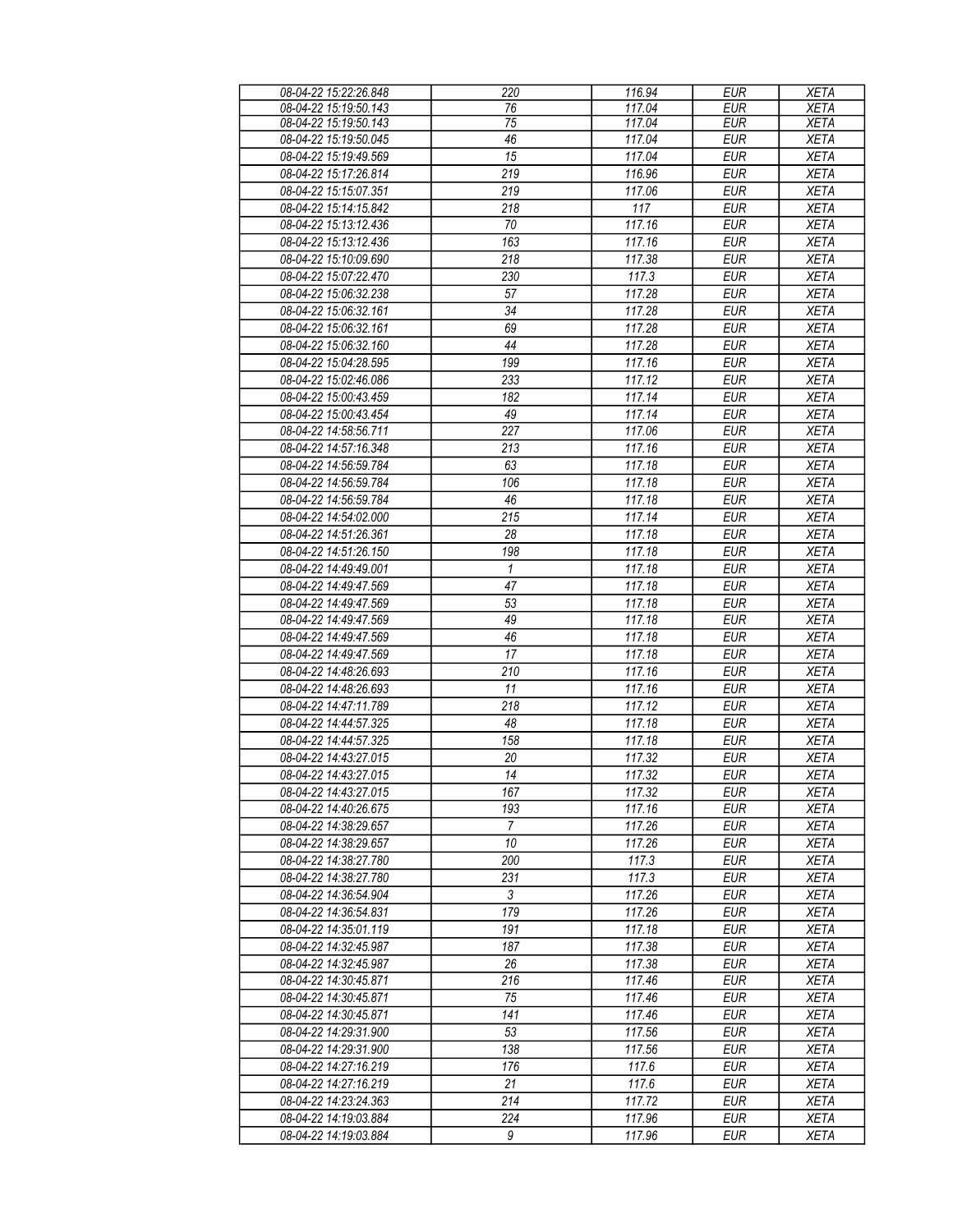| 08-04-22 14:19:03.884 | 216 | 117.96 | <b>EUR</b>               | <b>XETA</b> |
|-----------------------|-----|--------|--------------------------|-------------|
| 08-04-22 14:16:31.997 | 163 | 117.86 | <b>EUR</b>               | <b>XETA</b> |
| 08-04-22 14:12:05.621 | 42  | 117.84 | <b>EUR</b>               | <b>XETA</b> |
| 08-04-22 14:12:05.621 | 187 | 117.84 | <b>EUR</b>               | <b>XETA</b> |
| 08-04-22 14:08:47.827 | 53  | 117.84 | <b>EUR</b>               | <b>XETA</b> |
| 08-04-22 14:08:47.827 | 143 | 117.84 | <b>EUR</b>               | <b>XETA</b> |
| 08-04-22 14:04:49.574 | 233 | 117.9  | <b>EUR</b>               | <b>XETA</b> |
| 08-04-22 14:04:42.813 | 224 | 117.92 | <b>EUR</b>               | <b>XETA</b> |
| 08-04-22 14:02:11.669 | 222 | 117.96 | <b>EUR</b>               | <b>XETA</b> |
| 08-04-22 13:59:57.691 | 190 | 118.08 | <b>EUR</b>               | <b>XETA</b> |
| 08-04-22 13:55:55.259 | 202 | 117.96 | <b>EUR</b>               | <b>XETA</b> |
| 08-04-22 13:53:31.005 | 216 | 117.96 | <b>EUR</b>               | <b>XETA</b> |
| 08-04-22 13:51:35.154 | 75  | 117.92 | <b>EUR</b>               | <b>XETA</b> |
| 08-04-22 13:51:35.154 | 142 | 117.92 | <b>EUR</b>               | <b>XETA</b> |
| 08-04-22 13:48:22.035 | 89  | 118.08 | <b>EUR</b>               | <b>XETA</b> |
|                       |     |        |                          |             |
| 08-04-22 13:48:22.035 | 102 | 118.08 | <b>EUR</b><br><b>EUR</b> | <b>XETA</b> |
| 08-04-22 13:46:39.444 | 115 | 118.08 |                          | <b>XETA</b> |
| 08-04-22 13:46:39.334 | 82  | 118.08 | <b>EUR</b>               | <b>XETA</b> |
| 08-04-22 13:41:43.147 | 220 | 117.86 | <b>EUR</b>               | <b>XETA</b> |
| 08-04-22 13:38:47.754 | 234 | 118.02 | <b>EUR</b>               | <b>XETA</b> |
| 08-04-22 13:38:47.754 | 232 | 118.02 | <b>EUR</b>               | <b>XETA</b> |
| 08-04-22 13:35:21.880 | 195 | 118    | <b>EUR</b>               | <b>XETA</b> |
| 08-04-22 13:32:00.410 | 54  | 118.04 | <b>EUR</b>               | <b>XETA</b> |
| 08-04-22 13:32:00.410 | 19  | 118.04 | <b>EUR</b>               | <b>XETA</b> |
| 08-04-22 13:32:00.410 | 98  | 118.04 | <b>EUR</b>               | <b>XETA</b> |
| 08-04-22 13:32:00.410 | 63  | 118.04 | <b>EUR</b>               | <b>XETA</b> |
| 08-04-22 13:29:14.535 | 96  | 118.06 | <b>EUR</b>               | <b>XETA</b> |
| 08-04-22 13:29:14.535 | 97  | 118.06 | <b>EUR</b>               | <b>XETA</b> |
| 08-04-22 13:26:56.785 | 196 | 118.04 | <b>EUR</b>               | <b>XETA</b> |
| 08-04-22 13:24:56.674 | 221 | 118.1  | <b>EUR</b>               | <b>XETA</b> |
| 08-04-22 13:21:53.736 | 91  | 118.14 | <b>EUR</b>               | <b>XETA</b> |
| 08-04-22 13:21:35.892 | 141 | 118.14 | <b>EUR</b>               | <b>XETA</b> |
| 08-04-22 13:17:55.137 | 205 | 118.26 | <b>EUR</b>               | <b>XETA</b> |
| 08-04-22 13:13:05.322 | 126 | 118.3  | <b>EUR</b>               | <b>XETA</b> |
| 08-04-22 13:13:05.322 | 69  | 118.3  | <b>EUR</b>               | <b>XETA</b> |
| 08-04-22 13:07:05.143 | 195 | 118.32 | <b>EUR</b>               | <b>XETA</b> |
| 08-04-22 13:07:05.131 | 121 | 118.32 | <b>EUR</b>               | <b>XETA</b> |
| 08-04-22 13:07:05.133 | 107 | 118.32 | <b>EUR</b>               | <b>XETA</b> |
| 08-04-22 13:02:11.139 | 84  | 118.38 | <b>EUR</b>               | <b>XETA</b> |
| 08-04-22 13:02:11.138 | 46  | 118.38 | <b>EUR</b>               | <b>XETA</b> |
| 08-04-22 13:02:11.138 | 91  | 118.38 | EUR                      | <b>XETA</b> |
| 08-04-22 12:59:07.971 | 17  | 118.48 | <b>EUR</b>               | <b>XETA</b> |
| 08-04-22 12:59:07.971 | 182 | 118.48 | <b>EUR</b>               | <b>XETA</b> |
| 08-04-22 12:57:57.917 | 199 | 118.48 | <b>EUR</b>               | <b>XETA</b> |
| 08-04-22 12:53:24.317 | 201 | 118.5  | <b>EUR</b>               | <b>XETA</b> |
| 08-04-22 12:49:18.416 | 6   | 118.68 | <b>EUR</b>               | <b>XETA</b> |
| 08-04-22 12:49:18.415 | 187 | 118.68 | <b>EUR</b>               | <b>XETA</b> |
| 08-04-22 12:49:18.415 | 21  | 118.68 | <b>EUR</b>               | <b>XETA</b> |
| 08-04-22 12:46:24.167 | 223 | 118.72 | <b>EUR</b>               | <b>XETA</b> |
| 08-04-22 12:42:31.998 | 86  | 118.54 | <b>EUR</b>               | <b>XETA</b> |
| 08-04-22 12:42:31.998 | 113 | 118.54 | <b>EUR</b>               | <b>XETA</b> |
| 08-04-22 12:40:28.103 | 206 | 118.58 | <b>EUR</b>               | <b>XETA</b> |
| 08-04-22 12:35:24.527 | 102 | 118.56 | <b>EUR</b>               | <b>XETA</b> |
| 08-04-22 12:35:24.527 | 115 | 118.56 | <b>EUR</b>               | <b>XETA</b> |
| 08-04-22 12:33:02.615 | 202 | 118.64 | <b>EUR</b>               | <b>XETA</b> |
| 08-04-22 12:29:15.657 | 46  | 118.5  | <b>EUR</b>               | <b>XETA</b> |
| 08-04-22 12:29:15.657 | 150 | 118.5  | <b>EUR</b>               | <b>XETA</b> |
| 08-04-22 12:26:56.007 | 196 | 118.48 | <b>EUR</b>               | <b>XETA</b> |
| 08-04-22 12:25:39.291 | 210 | 118.44 | <b>EUR</b>               | <b>XETA</b> |
| 08-04-22 12:21:17.202 | 213 | 118.46 | <b>EUR</b>               | <b>XETA</b> |
| 08-04-22 12:15:28.215 | 16  | 118.38 | <b>EUR</b>               | <b>XETA</b> |
|                       |     |        |                          |             |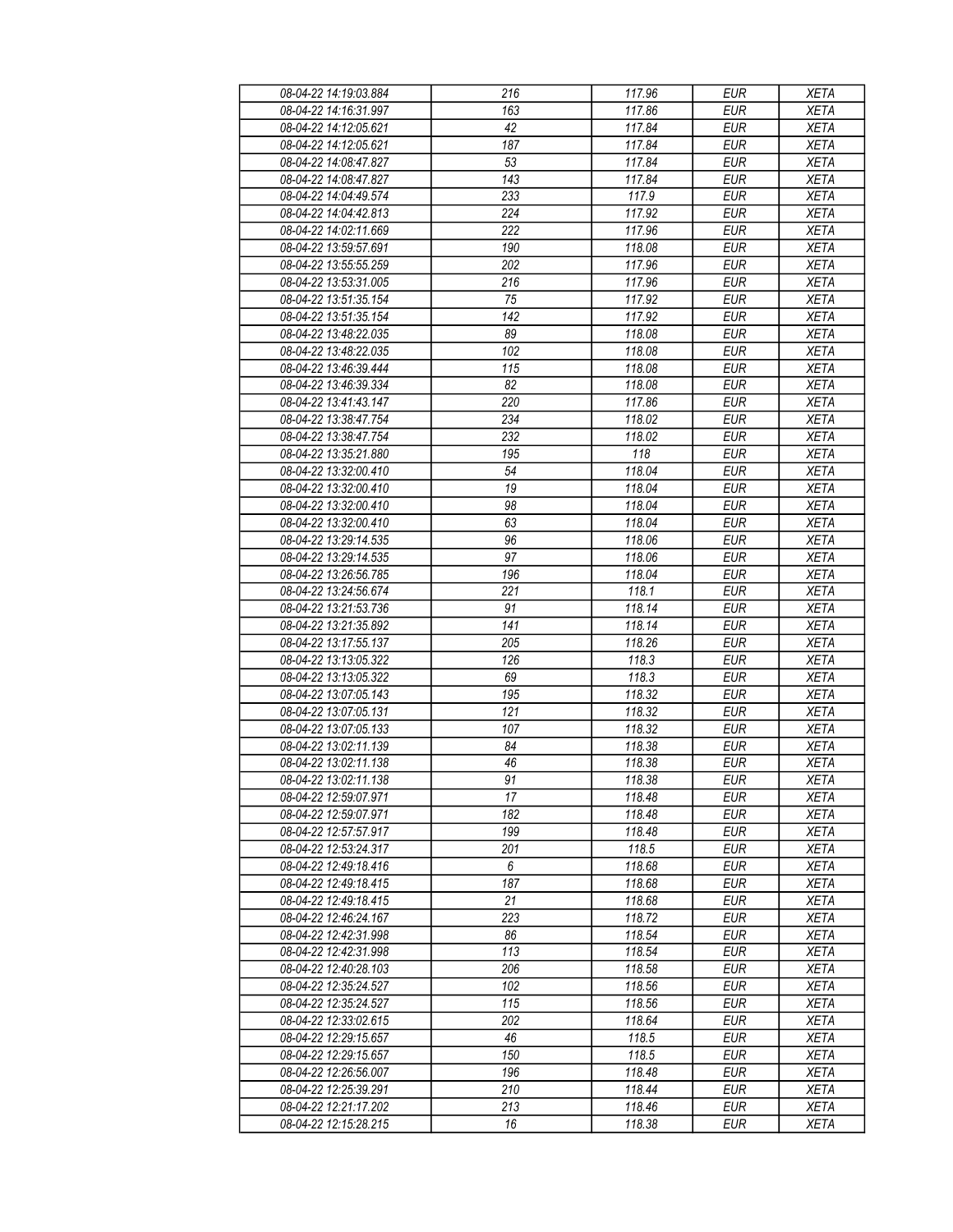| 08-04-22 12:15:28.215 | 206              | 118.38 | <b>EUR</b> | <b>XETA</b> |
|-----------------------|------------------|--------|------------|-------------|
| 08-04-22 12:10:42.328 | 206              | 118.36 | <b>EUR</b> | <b>XETA</b> |
| 08-04-22 12:10:42.328 | 188              | 118.36 | <b>EUR</b> | <b>XETA</b> |
| 08-04-22 12:08:24.289 | 107              | 118.34 | <b>EUR</b> | <b>XETA</b> |
| 08-04-22 12:08:24.289 | 102              | 118.34 | <b>EUR</b> | <b>XETA</b> |
| 08-04-22 12:06:11.002 | $\boldsymbol{9}$ | 118.32 | <b>EUR</b> | <b>XETA</b> |
| 08-04-22 12:06:11.002 | 194              | 118.32 | <b>EUR</b> | <b>XETA</b> |
| 08-04-22 12:04:55.260 | 186              | 118.28 | <b>EUR</b> | <b>XETA</b> |
| 08-04-22 12:04:55.260 | 70               | 118.26 | <b>EUR</b> | <b>XETA</b> |
| 08-04-22 12:04:10.726 | 226              | 118.32 | <b>EUR</b> | <b>XETA</b> |
| 08-04-22 12:04:10.711 | 490              | 118.32 | <b>EUR</b> | <b>XETA</b> |
| 08-04-22 12:04:10.711 | 65               | 118.32 | <b>EUR</b> | <b>XETA</b> |
|                       |                  |        |            |             |
| 08-04-22 12:02:08.213 | 216<br>227       | 118.26 | <b>EUR</b> | <b>XETA</b> |
| 08-04-22 12:02:08.213 | 723              | 118.28 | <b>EUR</b> | <b>XETA</b> |
| 08-04-22 12:02:03.369 |                  | 118.32 | <b>EUR</b> | <b>XETA</b> |
| 08-04-22 12:02:03.369 | 244              | 118.32 | <b>EUR</b> | <b>XETA</b> |
| 08-04-22 11:58:43.506 | 225              | 118.32 | <b>EUR</b> | <b>XETA</b> |
| 08-04-22 11:54:41.615 | 200              | 118.28 | <b>EUR</b> | <b>XETA</b> |
| 08-04-22 11:51:25.401 | 60               | 118.42 | <b>EUR</b> | <b>XETA</b> |
| 08-04-22 11:51:25.401 | 138              | 118.44 | <b>EUR</b> | <b>XETA</b> |
| 08-04-22 11:49:40.363 | 206              | 118.48 | <b>EUR</b> | <b>XETA</b> |
| 08-04-22 11:47:47.908 | 158              | 118.34 | <b>EUR</b> | <b>XETA</b> |
| 08-04-22 11:47:47.908 | 71               | 118.34 | <b>EUR</b> | <b>XETA</b> |
| 08-04-22 11:44:14.896 | 229              | 118.2  | <b>EUR</b> | <b>XETA</b> |
| 08-04-22 11:40:16.122 | 212              | 118.2  | <b>EUR</b> | <b>XETA</b> |
| 08-04-22 11:35:49.082 | 41               | 117.96 | EUR        | <b>XETA</b> |
| 08-04-22 11:35:49.082 | 192              | 117.96 | <b>EUR</b> | <b>XETA</b> |
| 08-04-22 11:32:36.810 | 209              | 118.04 | <b>EUR</b> | <b>XETA</b> |
| 08-04-22 11:31:51.757 | 74               | 118.04 | <b>EUR</b> | <b>XETA</b> |
| 08-04-22 11:31:51.757 | 145              | 118.04 | <b>EUR</b> | <b>XETA</b> |
| 08-04-22 11:30:26.633 | 220              | 118.08 | <b>EUR</b> | <b>XETA</b> |
| 08-04-22 11:27:52.132 | 110              | 118.2  | <b>EUR</b> | <b>XETA</b> |
| 08-04-22 11:23:32.956 | $\overline{211}$ | 118.24 | <b>EUR</b> | <b>XETA</b> |
| 08-04-22 11:20:25.907 | 208              | 118.16 | <b>EUR</b> | <b>XETA</b> |
| 08-04-22 11:17:40.244 | 190              | 118.42 | <b>EUR</b> | <b>XETA</b> |
| 08-04-22 11:16:18.844 | 229              | 118.5  | <b>EUR</b> | <b>XETA</b> |
| 08-04-22 11:15:33.399 | 14               | 118.32 | <b>EUR</b> | <b>XETA</b> |
| 08-04-22 11:15:33.398 | 202              | 118.32 | <b>EUR</b> | <b>XETA</b> |
| 08-04-22 11:14:49.678 | 60               | 118.14 | <b>EUR</b> | <b>XETA</b> |
| 08-04-22 11:13:30.289 | $\overline{224}$ | 118.5  | <b>EUR</b> | <b>XETA</b> |
| 08-04-22 11:11:58.379 | $70\,$           | 118.5  | <b>EUR</b> | <b>XETA</b> |
| 08-04-22 11:09:34.489 | 23               | 118.48 | <b>EUR</b> | <b>XETA</b> |
| 08-04-22 11:09:34.489 | 186              | 118.48 | <b>EUR</b> | <b>XETA</b> |
| 08-04-22 11:07:30.682 | 217              | 118.36 | <b>EUR</b> | <b>XETA</b> |
| 08-04-22 11:04:10.594 | 207              | 118.38 | <b>EUR</b> | <b>XETA</b> |
| 08-04-22 11:03:05.332 | 136              | 118.4  | <b>EUR</b> | <b>XETA</b> |
| 08-04-22 11:03:05.332 | 49               | 118.4  | <b>EUR</b> | <b>XETA</b> |
| 08-04-22 11:03:05.327 | 34               | 118.4  | <b>EUR</b> | <b>XETA</b> |
| 08-04-22 11:00:27.339 | 19               | 118.36 | <b>EUR</b> | <b>XETA</b> |
| 08-04-22 11:00:27.339 | 214              | 118.36 | <b>EUR</b> | <b>XETA</b> |
| 08-04-22 10:59:57.251 | 197              | 118.38 | <b>EUR</b> | <b>XETA</b> |
| 08-04-22 10:58:18.267 | 206              | 118.4  | <b>EUR</b> | <b>XETA</b> |
| 08-04-22 10:58:06.372 | 215              | 118.44 | <b>EUR</b> | <b>XETA</b> |
| 08-04-22 10:56:35.746 | 141              | 118.38 | <b>EUR</b> | <b>XETA</b> |
| 08-04-22 10:56:35.746 | 57               | 118.38 | <b>EUR</b> | <b>XETA</b> |
| 08-04-22 10:54:51.719 | 11               | 118.34 | <b>EUR</b> | <b>XETA</b> |
| 08-04-22 10:54:51.714 | 182              | 118.34 | <b>EUR</b> | <b>XETA</b> |
| 08-04-22 10:54:51.700 | 267              | 118.34 | <b>EUR</b> | <b>XETA</b> |
| 08-04-22 10:53:07.319 | 128              | 118.32 | <b>EUR</b> | <b>XETA</b> |
| 08-04-22 10:53:07.319 | 77               | 118.32 | <b>EUR</b> | <b>XETA</b> |
| 08-04-22 10:53:07.916 | 133              | 118.3  | <b>EUR</b> | <b>XETA</b> |
|                       |                  |        |            |             |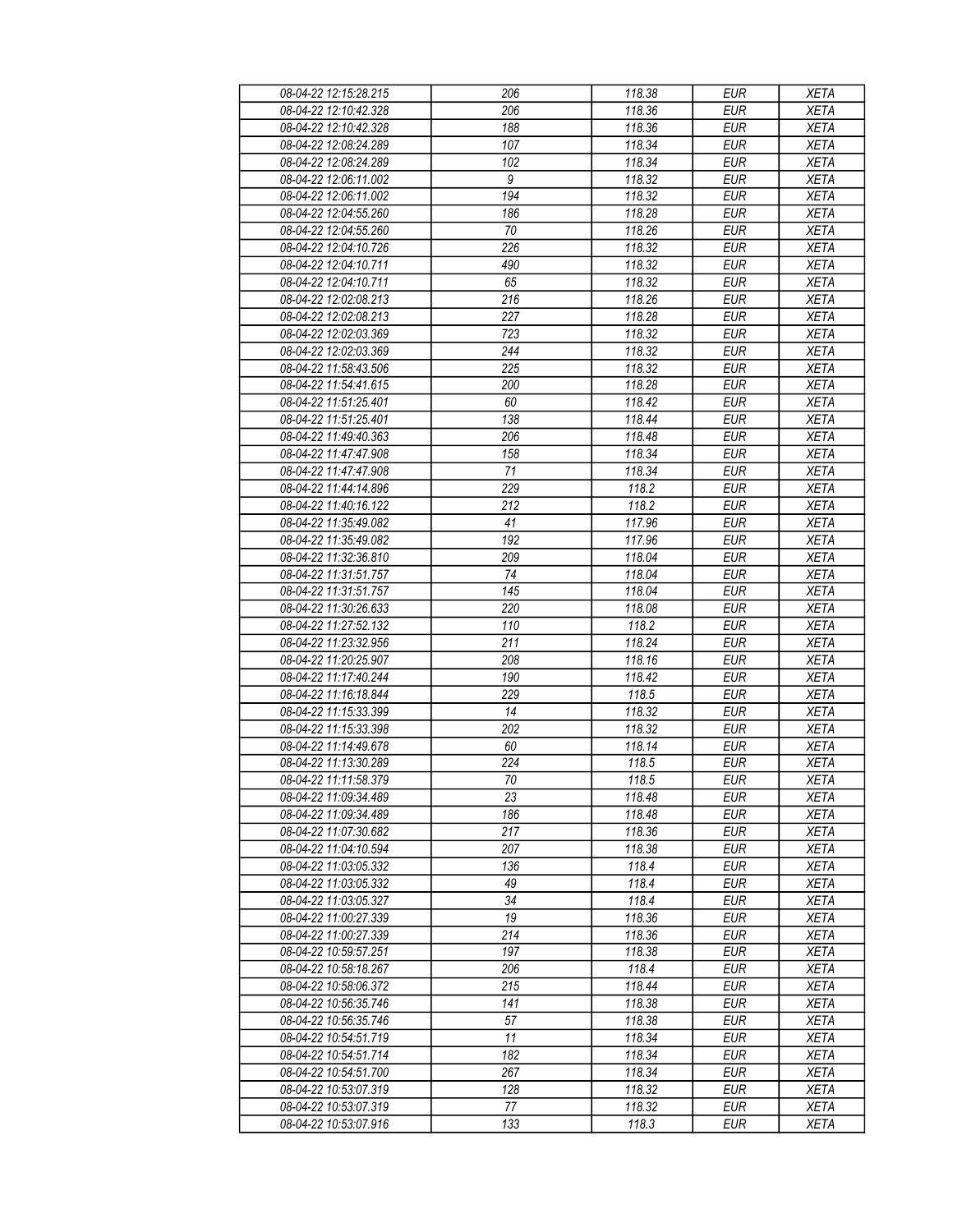| 08-04-22 10:53:07.916                          | 55               | 118.3  | <b>EUR</b> | <b>XETA</b> |
|------------------------------------------------|------------------|--------|------------|-------------|
| 08-04-22 10:53:03.574                          | 40               | 118.32 | <b>EUR</b> | <b>XETA</b> |
| 08-04-22 10:51:57.142                          | 228              | 118.3  | <b>EUR</b> | <b>XETA</b> |
| 08-04-22 10:50:17.969                          | 180              | 118.3  | <b>EUR</b> | <b>XETA</b> |
| 08-04-22 10:48:00.224                          | 225              | 118.24 | <b>EUR</b> | <b>XETA</b> |
| 08-04-22 10:43:08.048                          | 96               | 118.16 | <b>EUR</b> | <b>XETA</b> |
| 08-04-22 10:43:08.048                          | 55               | 118.16 | <b>EUR</b> | <b>XETA</b> |
| 08-04-22 10:43:08.048                          | 50               | 118.16 | <b>EUR</b> | <b>XETA</b> |
| 08-04-22 10:41:47.576                          | 208              | 118.24 | <b>EUR</b> | <b>XETA</b> |
| 08-04-22 10:40:37.829                          | 200              | 118.24 | <b>EUR</b> | <b>XETA</b> |
| 08-04-22 10:40:37.829                          | 18               | 118.24 | <b>EUR</b> | <b>XETA</b> |
| 08-04-22 10:35:11.795                          | 57               | 118.12 | <b>EUR</b> | <b>XETA</b> |
| 08-04-22 10:35:11.774                          | 153              | 118.12 | <b>EUR</b> | <b>XETA</b> |
| 08-04-22 10:31:08.067                          | 234              | 118.1  | <b>EUR</b> | <b>XETA</b> |
| 08-04-22 10:29:41.114                          | $\overline{115}$ | 118.08 | <b>EUR</b> | <b>XETA</b> |
| 08-04-22 10:29:41.114                          | 76               | 118.08 | <b>EUR</b> | <b>XETA</b> |
| 08-04-22 10:27:14.637                          | 210              | 118.06 | <b>EUR</b> | <b>XETA</b> |
| 08-04-22 10:23:48.428                          | 206              | 118.1  | <b>EUR</b> | <b>XETA</b> |
| 08-04-22 10:20:09.434                          | 193              | 118.16 | <b>EUR</b> | <b>XETA</b> |
|                                                |                  |        |            |             |
| 08-04-22 10:18:06.377                          | 190<br>210       | 118.2  | <b>EUR</b> | <b>XETA</b> |
| 08-04-22 10:16:45.517<br>08-04-22 10:13:56.007 |                  | 118.14 | <b>EUR</b> | <b>XETA</b> |
|                                                | 167              | 118.14 | <b>EUR</b> | <b>XETA</b> |
| 08-04-22 10:13:56.007                          | 57               | 118.14 | <b>EUR</b> | <b>XETA</b> |
| 08-04-22 10:10:58.384                          | 206              | 117.96 | <b>EUR</b> | <b>XETA</b> |
| 08-04-22 10:08:13.334                          | 137              | 118    | <b>EUR</b> | <b>XETA</b> |
| 08-04-22 10:08:13.334                          | 51               | 118    | <b>EUR</b> | <b>XETA</b> |
| 08-04-22 10:03:32.343                          | 152              | 117.88 | <b>EUR</b> | <b>XETA</b> |
| 08-04-22 10:03:32.343                          | 73               | 117.88 | <b>EUR</b> | <b>XETA</b> |
| 08-04-22 10:03:32.315                          | 186              | 117.88 | <b>EUR</b> | <b>XETA</b> |
| 08-04-22 10:03:32.315                          | 40               | 117.88 | <b>EUR</b> | <b>XETA</b> |
| 08-04-22 10:00:57.617                          | 206              | 118    | <b>EUR</b> | <b>XETA</b> |
| 08-04-22 09:59:45.088                          | 203              | 118.22 | <b>EUR</b> | <b>XETA</b> |
| 08-04-22 09:56:06.863                          | 195              | 118.12 | <b>EUR</b> | <b>XETA</b> |
| 08-04-22 09:53:40.474                          | 210              | 118.32 | <b>EUR</b> | <b>XETA</b> |
| 08-04-22 09:51:08.768                          | 46               | 118.4  | <b>EUR</b> | <b>XETA</b> |
| 08-04-22 09:51:08.767                          | 188              | 118.4  | <b>EUR</b> | <b>XETA</b> |
| 08-04-22 09:49:49.540                          | 100              | 118.32 | <b>EUR</b> | <b>XETA</b> |
| 08-04-22 09:49:49.539                          | 123              | 118.32 | <b>EUR</b> | <b>XETA</b> |
| 08-04-22 09:45:57.749                          | 231              | 118.4  | <b>EUR</b> | <b>XETA</b> |
| 08-04-22 09:43:48.194                          | 174              | 118.52 | <b>EUR</b> | <b>XETA</b> |
| 08-04-22 09:43:48.194                          | $\overline{57}$  | 118.52 | <b>EUR</b> | <b>XETA</b> |
| 08-04-22 09:39:31.233                          | 190              | 118.6  | <b>EUR</b> | <b>XETA</b> |
| 08-04-22 09:36:53.386                          | 218              | 118.72 | <b>EUR</b> | <b>XETA</b> |
| 08-04-22 09:36:53.386                          | 55               | 118.72 | <b>EUR</b> | <b>XETA</b> |
| 08-04-22 09:36:53.386                          | 168              | 118.72 | <b>EUR</b> | <b>XETA</b> |
| 08-04-22 09:33:46.133                          | 143              | 118.86 | <b>EUR</b> | <b>XETA</b> |
| 08-04-22 09:33:46.133                          | 59               | 118.86 | <b>EUR</b> | <b>XETA</b> |
| 08-04-22 09:30:33.887                          | 222              | 118.82 | <b>EUR</b> | <b>XETA</b> |
| 08-04-22 09:28:15.260                          | 163              | 118.8  | <b>EUR</b> | <b>XETA</b> |
| 08-04-22 09:28:15.260                          | 39               | 118.8  | <b>EUR</b> | <b>XETA</b> |
| 08-04-22 09:26:40.033                          | 210              | 118.82 | <b>EUR</b> | <b>XETA</b> |
| 08-04-22 09:24:35.310                          | 223              | 118.62 | <b>EUR</b> | <b>XETA</b> |
| 08-04-22 09:22:38.609                          | 210              | 118.74 | <b>EUR</b> | <b>XETA</b> |
| 08-04-22 09:22:14.228                          | 207              | 118.8  | <b>EUR</b> | <b>XETA</b> |
| 08-04-22 09:16:48.584                          | $\overline{7}$   | 118.52 | <b>EUR</b> | <b>XETA</b> |
| 08-04-22 09:16:48.580                          | 200              | 118.52 | <b>EUR</b> | <b>XETA</b> |
| 08-04-22 09:13:22.924                          | 193              | 118.58 | <b>EUR</b> | <b>XETA</b> |
| 08-04-22 09:13:22.924                          | 37               | 118.58 | <b>EUR</b> | <b>XETA</b> |
| 08-04-22 09:13:22.939                          | 206              | 118.58 | <b>EUR</b> | <b>XETA</b> |
| 08-04-22 09:09:59.840                          | 136              | 118.58 | <b>EUR</b> | <b>XETA</b> |
| 08-04-22 09:09:59.840                          | 75               | 118.58 | <b>EUR</b> | <b>XETA</b> |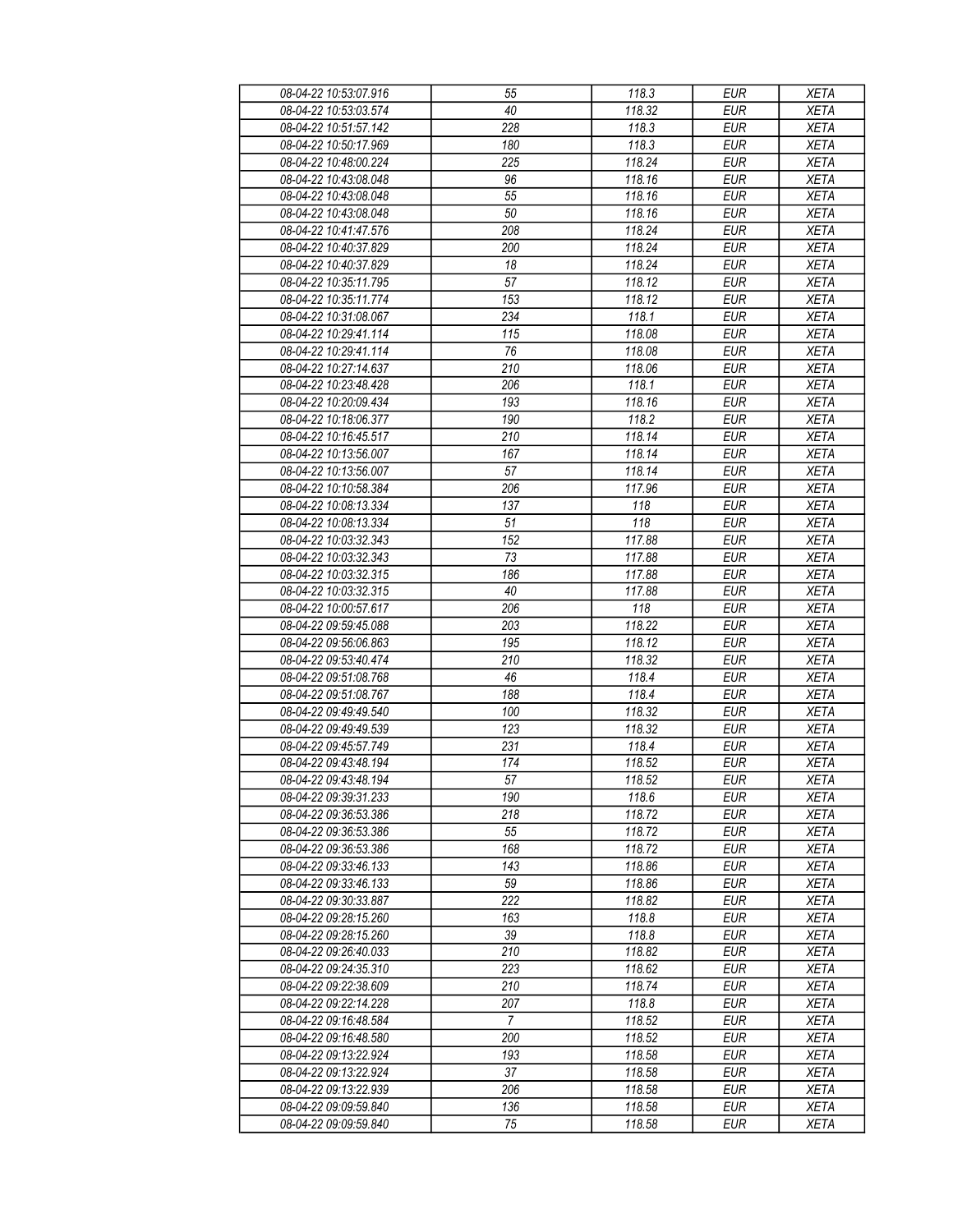| 08-04-22 09:05:41.168 | 219                   | 118.66 | <b>EUR</b> | <b>XETA</b> |
|-----------------------|-----------------------|--------|------------|-------------|
| 08-04-22 09:05:03.342 | 72                    | 118.72 | <b>EUR</b> | <b>XETA</b> |
| 08-04-22 09:03:14.476 | 198                   | 118.66 | <b>EUR</b> | <b>XETA</b> |
| 08-04-22 09:02:33.445 | 20                    | 118.54 | <b>EUR</b> | <b>XETA</b> |
| 08-04-22 09:02:33.445 | 200                   | 118.54 | <b>EUR</b> | <b>XETA</b> |
| 08-04-22 09:01:12.696 | 191                   | 118.44 | <b>EUR</b> | <b>XETA</b> |
| 08-04-22 09:00:30.515 | 134                   | 118.36 | <b>EUR</b> | <b>XETA</b> |
|                       | 228                   | 118.3  | <b>EUR</b> |             |
| 08-04-22 08:59:02.599 |                       |        |            | <b>XETA</b> |
| 08-04-22 08:57:30.539 | 202                   | 118.36 | <b>EUR</b> | <b>XETA</b> |
| 08-04-22 08:54:34.890 | 206                   | 118.18 | <b>EUR</b> | <b>XETA</b> |
| 08-04-22 08:53:54.165 | 162                   | 118.28 | <b>EUR</b> | <b>XETA</b> |
| 08-04-22 08:52:28.627 | 229                   | 118.12 | <b>EUR</b> | <b>XETA</b> |
| 08-04-22 08:52:11.365 | 207                   | 118.14 | <b>EUR</b> | <b>XETA</b> |
| 08-04-22 08:50:43.886 | 63                    | 118.1  | <b>EUR</b> | <b>XETA</b> |
| 08-04-22 08:46:45.787 | 105                   | 117.88 | <b>EUR</b> | <b>XETA</b> |
| 08-04-22 08:46:45.787 | 100                   | 117.88 | <b>EUR</b> | <b>XETA</b> |
| 08-04-22 08:45:04.479 | $\overline{213}$      | 117.8  | <b>EUR</b> | <b>XETA</b> |
| 08-04-22 08:44:08.792 | 188                   | 117.92 | <b>EUR</b> | <b>XETA</b> |
| 08-04-22 08:41:16.916 | 217                   | 118.04 | <b>EUR</b> | <b>XETA</b> |
| 08-04-22 08:41:15.911 | 234                   | 118.06 | <b>EUR</b> | <b>XETA</b> |
| 08-04-22 08:38:49.491 | 216                   | 117.92 | <b>EUR</b> | <b>XETA</b> |
| 08-04-22 08:36:45.986 | 100                   | 117.62 | <b>EUR</b> | <b>XETA</b> |
| 08-04-22 08:36:05.060 | 194                   | 117.66 | <b>EUR</b> | <b>XETA</b> |
| 08-04-22 08:32:10.555 | 227                   | 117.76 | <b>EUR</b> | <b>XETA</b> |
| 08-04-22 08:32:10.551 | 142                   | 117.74 | <b>EUR</b> | <b>XETA</b> |
| 08-04-22 08:32:10.551 | 1                     | 117.74 | <b>EUR</b> | <b>XETA</b> |
| 08-04-22 08:32:10.544 | 74                    | 117.74 | <b>EUR</b> | <b>XETA</b> |
| 08-04-22 08:29:37.176 | 100                   | 117.86 | <b>EUR</b> | <b>XETA</b> |
| 08-04-22 08:29:37.176 | 117                   | 117.86 | <b>EUR</b> | <b>XETA</b> |
| 08-04-22 08:29:11.398 | 11                    | 117.88 | <b>EUR</b> | <b>XETA</b> |
| 08-04-22 08:29:11.398 | 116                   | 117.88 | <b>EUR</b> | <b>XETA</b> |
| 08-04-22 08:29:11.398 | 63                    | 117.88 | <b>EUR</b> | <b>XETA</b> |
| 08-04-22 08:27:20.050 | 156                   | 117.92 | <b>EUR</b> | <b>XETA</b> |
| 08-04-22 08:27:20.049 | 40                    | 117.92 | <b>EUR</b> | <b>XETA</b> |
| 08-04-22 08:24:38.314 | 221                   | 117.9  | <b>EUR</b> | <b>XETA</b> |
| 08-04-22 08:22:35.531 | 193                   | 117.88 | <b>EUR</b> | <b>XETA</b> |
| 08-04-22 08:22:35.531 | 222                   | 117.88 | <b>EUR</b> | <b>XETA</b> |
| 08-04-22 08:20:37.431 |                       |        | <b>EUR</b> | <b>XETA</b> |
| 08-04-22 08:20:37.431 | 73                    | 117.6  | <b>EUR</b> |             |
|                       | 8<br>$\overline{110}$ | 117.6  |            | <b>XETA</b> |
| 08-04-22 08:20:22.189 |                       | 117.6  | <b>EUR</b> | <b>XETA</b> |
| 08-04-22 08:18:28.124 | 64                    | 117.54 | EUR        | <b>XETA</b> |
| 08-04-22 08:18:28.124 | 163                   | 117.54 | <b>EUR</b> | <b>XETA</b> |
| 08-04-22 08:17:28.335 | 193                   | 117.62 | <b>EUR</b> | <b>XETA</b> |
| 08-04-22 08:14:26.064 | 131                   | 117.88 | <b>EUR</b> | <b>XETA</b> |
| 08-04-22 08:14:26.060 | 72                    | 117.88 | <b>EUR</b> | <b>XETA</b> |
| 08-04-22 08:12:50.538 | 165                   | 117.82 | <b>EUR</b> | <b>XETA</b> |
| 08-04-22 08:12:50.538 | 53                    | 117.8  | <b>EUR</b> | <b>XETA</b> |
| 08-04-22 08:11:22.003 | 221                   | 117.62 | <b>EUR</b> | <b>XETA</b> |
| 08-04-22 08:09:34.782 | 234                   | 117.42 | <b>EUR</b> | <b>XETA</b> |
| 08-04-22 08:08:53.304 | 222                   | 117.56 | <b>EUR</b> | <b>XETA</b> |
| 08-04-22 08:08:53.739 | 43                    | 117.5  | <b>EUR</b> | <b>XETA</b> |
| 08-04-22 08:08:53.739 | 188                   | 117.5  | <b>EUR</b> | <b>XETA</b> |
| 08-04-22 08:06:30.535 | 112                   | 117.22 | <b>EUR</b> | <b>XETA</b> |
| 08-04-22 08:06:30.535 | 111                   | 117.22 | <b>EUR</b> | <b>XETA</b> |
| 08-04-22 08:05:18.038 | 61                    | 117.4  | <b>EUR</b> | <b>XETA</b> |
| 08-04-22 08:05:18.038 | 141                   | 117.4  | <b>EUR</b> | <b>XETA</b> |
| 08-04-22 08:04:40.912 | 219                   | 117.52 | <b>EUR</b> | <b>XETA</b> |
| 08-04-22 08:03:20.857 | 201                   | 117.72 | <b>EUR</b> | <b>XETA</b> |
| 08-04-22 08:03:20.857 | 188                   | 117.72 | <b>EUR</b> | <b>XETA</b> |
| 08-04-22 08:02:29.077 | 223                   | 117.78 | <b>EUR</b> | <b>XETA</b> |
|                       |                       |        |            |             |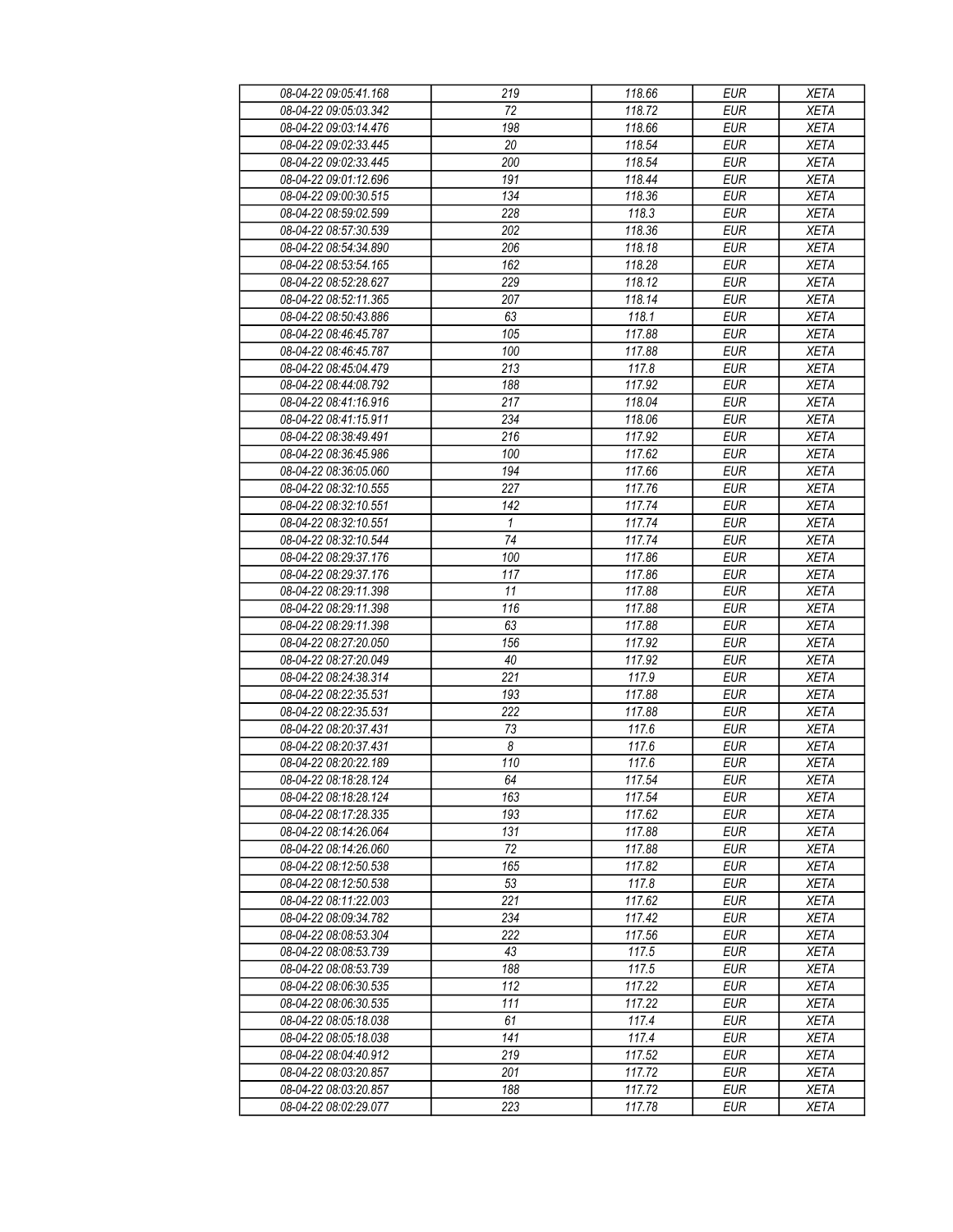## Each order relating to the buy-back programme above according to Art. 5 sec. 3 MAR in conjunction with Art. 25 sec. 1 and 2 MiFiR

In red colour are the fields according to Table 2 of the Annex of Del. Regulation (EU) 2017/580; alternatively you may report the

| Date and Time according to field 9 | <b>Segment MIC code</b><br>according to field 16 | <b>Transaction price</b><br>according to field 28 | <b>Price currency according</b><br>to field 29 | <b>Buy-sell indicator</b><br>according to field 32 |
|------------------------------------|--------------------------------------------------|---------------------------------------------------|------------------------------------------------|----------------------------------------------------|
| 08-04-22 16:29:30.544              | <b>XETA</b>                                      | 117.78                                            | <b>EUR</b>                                     | <b>BUY</b>                                         |
| 08-04-22 16:29:10.011              | <b>XETA</b>                                      | 117.78                                            | <b>EUR</b>                                     | <b>BUY</b>                                         |
| 08-04-22 16:28:35.550              | <b>XETA</b>                                      | 117.86                                            | <b>EUR</b>                                     | <b>BUY</b>                                         |
| 08-04-22 16:27:56.898              | <b>XETA</b>                                      | 117.88                                            | <b>EUR</b>                                     | <b>BUY</b>                                         |
| 08-04-22 16:27:36.469              | <b>XETA</b>                                      | 117.86                                            | <b>EUR</b>                                     | <b>BUY</b>                                         |
| 08-04-22 16:27:36.469              | <b>XETA</b>                                      | 117.86                                            | <b>EUR</b>                                     | <b>BUY</b>                                         |
| 08-04-22 16:27:22.828              | <b>XETA</b>                                      | 117.8                                             | <b>EUR</b>                                     | <b>BUY</b>                                         |
| 08-04-22 16:27:22.828              | <b>XETA</b>                                      | 117.8                                             | <b>EUR</b>                                     | <b>BUY</b>                                         |
| 08-04-22 16:26:40.377              | <b>XETA</b>                                      | 117.86                                            | <b>EUR</b>                                     | <b>BUY</b>                                         |
| 08-04-22 16:26:40.377              | <b>XETA</b>                                      | 117.86                                            | <b>EUR</b>                                     | <b>BUY</b>                                         |
| 08-04-22 16:25:40.358              | <b>XETA</b>                                      | 117.82                                            | <b>EUR</b>                                     | <b>BUY</b>                                         |
| 08-04-22 16:25:14.960              | <b>XETA</b>                                      | 117.76                                            | <b>EUR</b>                                     | <b>BUY</b>                                         |
| 08-04-22 16:24:36.859              | <b>XETA</b>                                      | 117.74                                            | <b>EUR</b>                                     | <b>BUY</b>                                         |
| 08-04-22 16:24:34.129              | <b>XETA</b>                                      | 117.76                                            | <b>EUR</b>                                     | <b>BUY</b>                                         |
| 08-04-22 16:23:01.611              | <b>XETA</b>                                      | 117.58                                            | <b>EUR</b>                                     | <b>BUY</b>                                         |
| 08-04-22 16:21:10.067              | <b>XETA</b>                                      | 117.74                                            | <b>EUR</b>                                     | <b>BUY</b>                                         |
| 08-04-22 16:18:56.804              | <b>XETA</b>                                      | 117.84                                            | <b>EUR</b>                                     | <b>BUY</b>                                         |
| 08-04-22 16:18:52.630              | <b>XETA</b>                                      | 117.86                                            | <b>EUR</b>                                     | <b>BUY</b>                                         |
| 08-04-22 16:16:42.675              | <b>XETA</b>                                      | 117.84                                            | <b>EUR</b>                                     | <b>BUY</b>                                         |
| 08-04-22 16:16:22.475              | <b>XETA</b>                                      | 117.88                                            | <b>EUR</b>                                     | <b>BUY</b>                                         |
| 08-04-22 16:16:22.468              | <b>XETA</b>                                      | 117.88                                            | <b>EUR</b>                                     | <b>BUY</b>                                         |
| 08-04-22 16:14:46.155              | <b>XETA</b>                                      | 118                                               | <b>EUR</b>                                     | <b>BUY</b>                                         |
| 08-04-22 16:14:46.156              | <b>XETA</b>                                      | 118                                               | <b>EUR</b>                                     | <b>BUY</b>                                         |
| 08-04-22 16:14:46.152              | <b>XETA</b>                                      | 118                                               | <b>EUR</b>                                     | <b>BUY</b>                                         |
| 08-04-22 16:11:54.176              | <b>XETA</b>                                      | 117.98                                            | <b>EUR</b>                                     | <b>BUY</b>                                         |
| 08-04-22 16:11:54.176              | <b>XETA</b>                                      | 117.98                                            | <b>EUR</b>                                     | <b>BUY</b>                                         |
| 08-04-22 16:09:31.855              | <b>XETA</b>                                      | 118.04                                            | <b>EUR</b>                                     | <b>BUY</b>                                         |
| 08-04-22 16:08:43.765              | <b>XETA</b>                                      | 118.02                                            | <b>EUR</b>                                     | <b>BUY</b>                                         |
| 08-04-22 16:07:47.488              | <b>XETA</b>                                      | 118.06                                            | <b>EUR</b>                                     | <b>BUY</b>                                         |
| 08-04-22 16:06:06.926              | <b>XETA</b>                                      | 118.06                                            | <b>EUR</b>                                     | <b>BUY</b>                                         |
| 08-04-22 16:04:01.134              | <b>XETA</b>                                      | 117.96                                            | <b>EUR</b>                                     | <b>BUY</b>                                         |
| 08-04-22 16:01:57.264              | <b>XETA</b>                                      | 117.98                                            | <b>EUR</b>                                     | <b>BUY</b>                                         |
| 08-04-22 16:00:00.168              | <b>XETA</b>                                      | 117.98                                            | <b>EUR</b>                                     | <b>BUY</b>                                         |
| 08-04-22 15:59:51.792              | <b>XETA</b>                                      | 118                                               | <b>EUR</b>                                     | <b>BUY</b>                                         |
| 08-04-22 15:57:46.336              | <b>XETA</b>                                      | 117.86                                            | <b>EUR</b>                                     | <b>BUY</b>                                         |
| 08-04-22 15:56:10.055              | <b>XETA</b>                                      | 117.8                                             | <b>EUR</b>                                     | <b>BUY</b>                                         |
| 08-04-22 15:54:07.408              | <b>XETA</b>                                      | 117.8                                             | <b>EUR</b>                                     | <b>BUY</b>                                         |
| 08-04-22 15:52:01.072              | <b>XETA</b>                                      | 117.54                                            | <b>EUR</b>                                     | <b>BUY</b>                                         |
| 08-04-22 15:51:08.394              | <b>XETA</b>                                      | 117.46                                            | <b>EUR</b>                                     | <b>BUY</b>                                         |
| 08-04-22 15:48:11.193              | <b>XETA</b>                                      | 117.32                                            | <b>EUR</b>                                     | <b>BUY</b>                                         |
| 08-04-22 15:46:35.373              | <b>XETA</b>                                      | 117.3                                             | <b>EUR</b>                                     | <b>BUY</b>                                         |
| 08-04-22 15:44:11.100              | <b>XETA</b>                                      | 117.36                                            | <b>EUR</b>                                     | <b>BUY</b>                                         |
| 08-04-22 15:44:11.098              | <b>XETA</b>                                      | 117.36                                            | <b>EUR</b>                                     | <b>BUY</b>                                         |
| 08-04-22 15:42:34.839              | <b>XETA</b>                                      | 117.34                                            | <b>EUR</b>                                     | <b>BUY</b>                                         |
| 08-04-22 15:41:55.370              | <b>XETA</b>                                      | 117.36                                            | <b>EUR</b>                                     | <b>BUY</b>                                         |
| 08-04-22 15:39:10.975              | <b>XETA</b>                                      | 117.36                                            | <b>EUR</b>                                     | <b>BUY</b>                                         |
| 08-04-22 15:38:11.981              | <b>XETA</b>                                      | 117.32                                            | <b>EUR</b>                                     | <b>BUY</b>                                         |
| 08-04-22 15:35:15.251              | <b>XETA</b>                                      | 117.3                                             | <b>EUR</b>                                     | <b>BUY</b>                                         |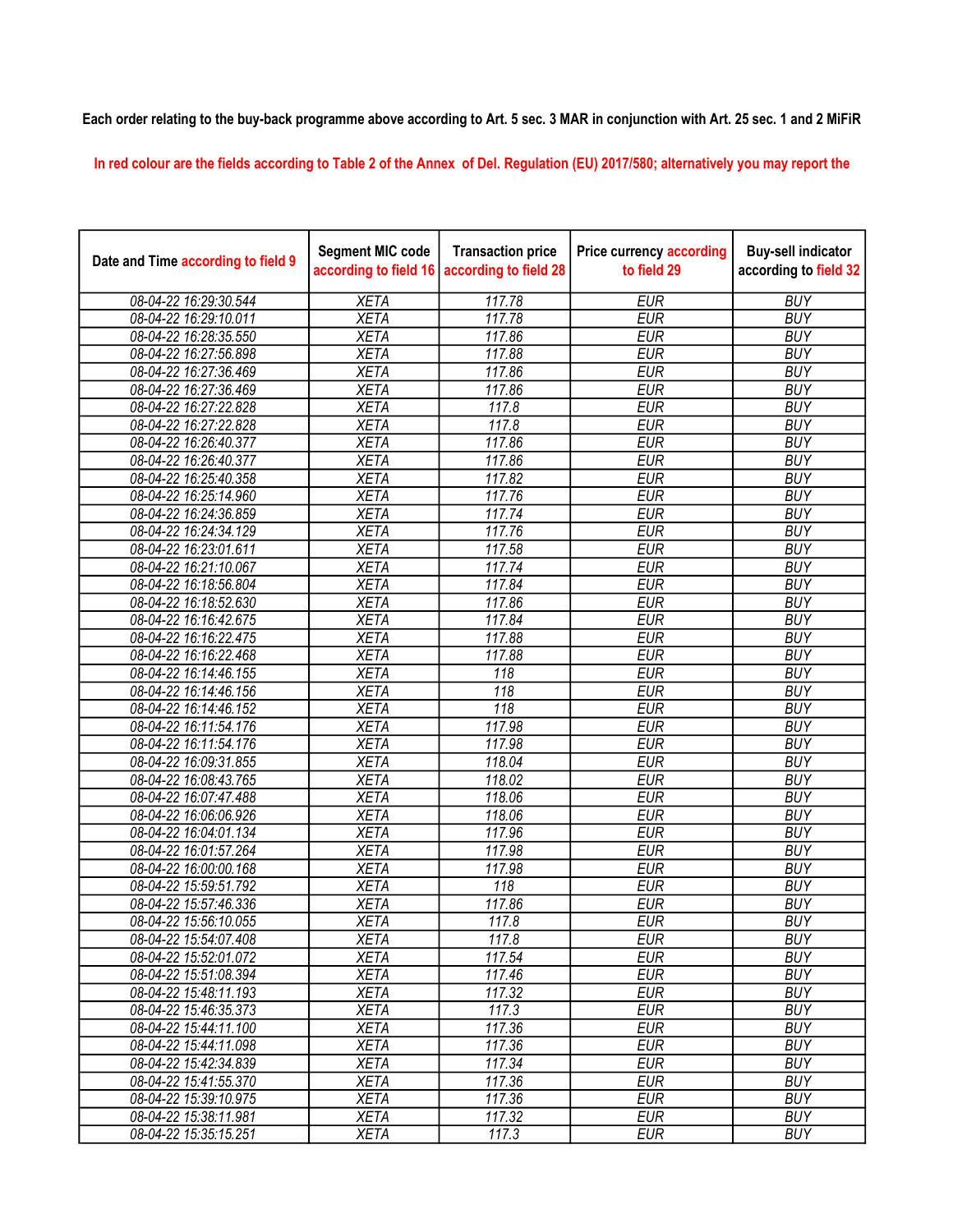| 08-04-22 15:33:13.413 | <b>XETA</b> | 117.32 | <b>EUR</b> | <b>BUY</b> |
|-----------------------|-------------|--------|------------|------------|
| 08-04-22 15:33:12.160 | <b>XETA</b> | 117.34 | <b>EUR</b> | <b>BUY</b> |
| 08-04-22 15:31:13.700 | <b>XETA</b> | 117.26 | <b>EUR</b> | <b>BUY</b> |
| 08-04-22 15:30:44.675 | <b>XETA</b> | 117.24 | <b>EUR</b> | <b>BUY</b> |
| 08-04-22 15:27:39.406 | <b>XETA</b> | 117.08 | <b>EUR</b> | <b>BUY</b> |
| 08-04-22 15:27:39.406 | <b>XETA</b> | 117.08 | <b>EUR</b> | <b>BUY</b> |
| 08-04-22 15:24:50.434 | <b>XETA</b> | 117.02 | <b>EUR</b> | <b>BUY</b> |
| 08-04-22 15:24:46.069 | <b>XETA</b> | 117.04 | <b>EUR</b> | <b>BUY</b> |
| 08-04-22 15:24:46.069 | <b>XETA</b> | 117.04 | <b>EUR</b> | <b>BUY</b> |
| 08-04-22 15:22:26.848 | <b>XETA</b> | 116.94 | <b>EUR</b> | <b>BUY</b> |
| 08-04-22 15:19:50.143 | <b>XETA</b> | 117.04 | <b>EUR</b> | <b>BUY</b> |
| 08-04-22 15:19:50.143 | <b>XETA</b> | 117.04 | <b>EUR</b> | <b>BUY</b> |
| 08-04-22 15:19:50.045 | <b>XETA</b> | 117.04 | <b>EUR</b> | <b>BUY</b> |
| 08-04-22 15:19:49.569 | <b>XETA</b> | 117.04 | <b>EUR</b> | <b>BUY</b> |
| 08-04-22 15:17:26.814 | <b>XETA</b> | 116.96 | <b>EUR</b> | <b>BUY</b> |
| 08-04-22 15:15:07.351 | <b>XETA</b> | 117.06 | <b>EUR</b> | <b>BUY</b> |
| 08-04-22 15:14:15.842 | <b>XETA</b> | 117    | <b>EUR</b> | <b>BUY</b> |
| 08-04-22 15:13:12.436 | <b>XETA</b> | 117.16 | <b>EUR</b> | <b>BUY</b> |
| 08-04-22 15:13:12.436 | <b>XETA</b> | 117.16 | <b>EUR</b> | <b>BUY</b> |
| 08-04-22 15:10:09.690 | <b>XETA</b> | 117.38 | <b>EUR</b> | <b>BUY</b> |
| 08-04-22 15:07:22.470 | <b>XETA</b> | 117.3  | <b>EUR</b> | <b>BUY</b> |
| 08-04-22 15:06:32.238 | <b>XETA</b> | 117.28 | <b>EUR</b> | <b>BUY</b> |
| 08-04-22 15:06:32.161 | <b>XETA</b> | 117.28 | <b>EUR</b> | <b>BUY</b> |
| 08-04-22 15:06:32.161 | <b>XETA</b> | 117.28 | <b>EUR</b> | <b>BUY</b> |
| 08-04-22 15:06:32.160 | <b>XETA</b> | 117.28 | <b>EUR</b> | <b>BUY</b> |
|                       |             |        |            |            |
| 08-04-22 15:04:28.595 | <b>XETA</b> | 117.16 | <b>EUR</b> | <b>BUY</b> |
| 08-04-22 15:02:46.086 | <b>XETA</b> | 117.12 | <b>EUR</b> | <b>BUY</b> |
| 08-04-22 15:00:43.459 | <b>XETA</b> | 117.14 | <b>EUR</b> | <b>BUY</b> |
| 08-04-22 15:00:43.454 | <b>XETA</b> | 117.14 | <b>EUR</b> | <b>BUY</b> |
| 08-04-22 14:58:56.711 | <b>XETA</b> | 117.06 | <b>EUR</b> | <b>BUY</b> |
| 08-04-22 14:57:16.348 | <b>XETA</b> | 117.16 | <b>EUR</b> | <b>BUY</b> |
| 08-04-22 14:56:59.784 | <b>XETA</b> | 117.18 | <b>EUR</b> | <b>BUY</b> |
| 08-04-22 14:56:59.784 | <b>XETA</b> | 117.18 | <b>EUR</b> | <b>BUY</b> |
| 08-04-22 14:56:59.784 | <b>XETA</b> | 117.18 | <b>EUR</b> | <b>BUY</b> |
| 08-04-22 14:54:02.000 | <b>XETA</b> | 117.14 | <b>EUR</b> | <b>BUY</b> |
| 08-04-22 14:51:26.361 | <b>XETA</b> | 117.18 | <b>EUR</b> | <b>BUY</b> |
| 08-04-22 14:51:26.150 | <b>XETA</b> | 117.18 | EUR        | <b>BUY</b> |
| 08-04-22 14:49:49.001 | <b>XETA</b> | 117.18 | EUR        | <b>BUY</b> |
| 08-04-22 14:49:47.569 | <b>XETA</b> | 117.18 | <b>EUR</b> | <b>BUY</b> |
| 08-04-22 14:49:47.569 | <b>XETA</b> | 117.18 | <b>EUR</b> | <b>BUY</b> |
| 08-04-22 14:49:47.569 | <b>XETA</b> | 117.18 | <b>EUR</b> | <b>BUY</b> |
| 08-04-22 14:49:47.569 | <b>XETA</b> | 117.18 | <b>EUR</b> | <b>BUY</b> |
|                       |             |        |            |            |
| 08-04-22 14:49:47.569 | <b>XETA</b> | 117.18 | <b>EUR</b> | <b>BUY</b> |
| 08-04-22 14:48:26.693 | <b>XETA</b> | 117.16 | <b>EUR</b> | <b>BUY</b> |
| 08-04-22 14:48:26.693 | <b>XETA</b> | 117.16 | <b>EUR</b> | <b>BUY</b> |
| 08-04-22 14:47:11.789 | <b>XETA</b> | 117.12 | <b>EUR</b> | <b>BUY</b> |
| 08-04-22 14:44:57.325 | <b>XETA</b> | 117.18 | EUR        | <b>BUY</b> |
| 08-04-22 14:44:57.325 | <b>XETA</b> | 117.18 | <b>EUR</b> | <b>BUY</b> |
| 08-04-22 14:43:27.015 | <b>XETA</b> | 117.32 | <b>EUR</b> | <b>BUY</b> |
| 08-04-22 14:43:27.015 | <b>XETA</b> | 117.32 | <b>EUR</b> | <b>BUY</b> |
| 08-04-22 14:43:27.015 | <b>XETA</b> | 117.32 | <b>EUR</b> | <b>BUY</b> |
| 08-04-22 14:40:26.675 | <b>XETA</b> | 117.16 | <b>EUR</b> | <b>BUY</b> |
| 08-04-22 14:38:29.657 | <b>XETA</b> | 117.26 | <b>EUR</b> | <b>BUY</b> |
| 08-04-22 14:38:29.657 | <b>XETA</b> | 117.26 | <b>EUR</b> | <b>BUY</b> |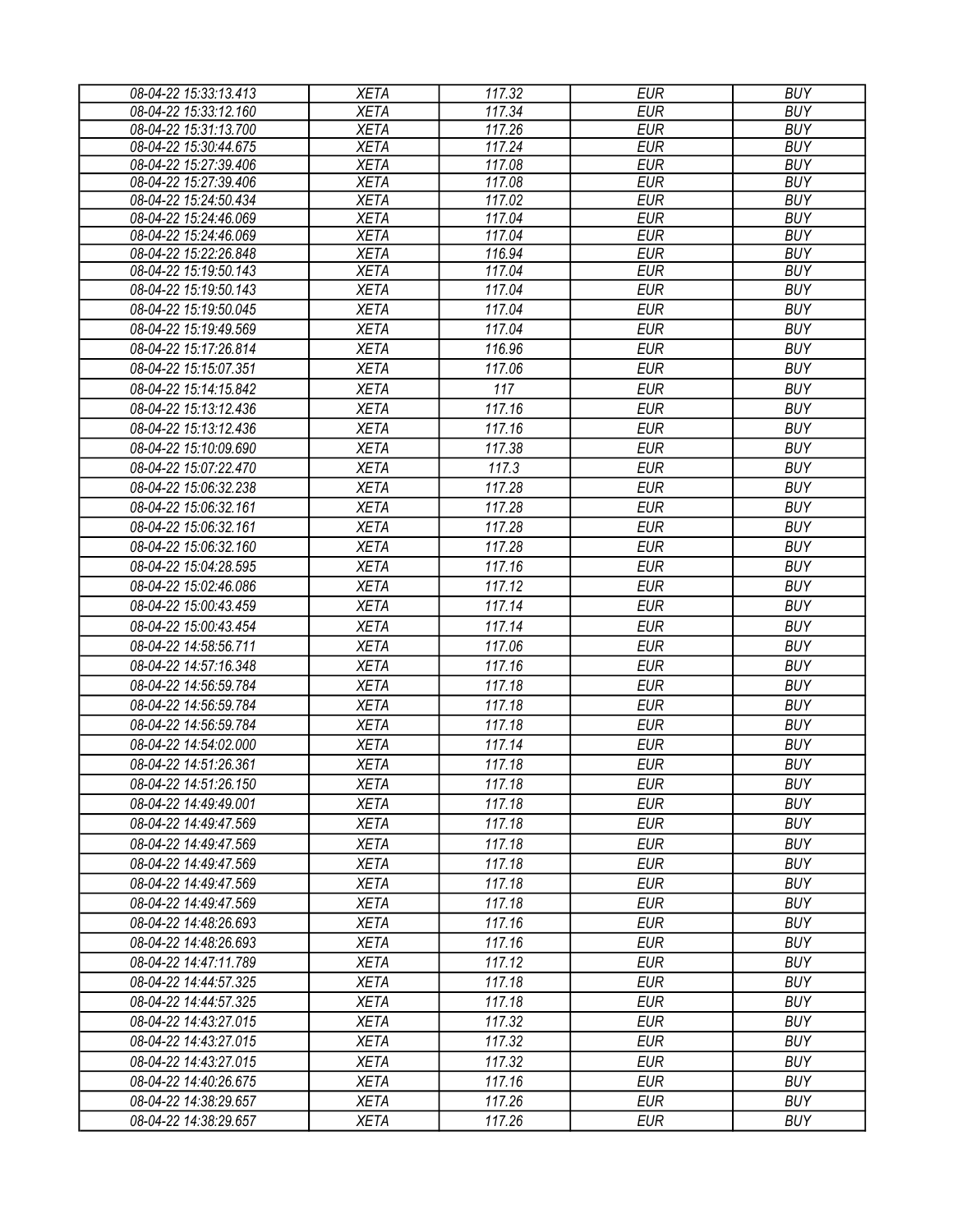| 08-04-22 14:38:27.780 | <b>XETA</b> | 117.3            | <b>EUR</b>               | <b>BUY</b>               |
|-----------------------|-------------|------------------|--------------------------|--------------------------|
| 08-04-22 14:38:27.780 | <b>XETA</b> | 117.3            | <b>EUR</b>               | <b>BUY</b>               |
| 08-04-22 14:36:54.904 | <b>XETA</b> | 117.26           | <b>EUR</b>               | <b>BUY</b>               |
| 08-04-22 14:36:54.831 | <b>XETA</b> | 117.26           | <b>EUR</b>               | <b>BUY</b>               |
| 08-04-22 14:35:01.119 | <b>XETA</b> | 117.18           | <b>EUR</b>               | <b>BUY</b>               |
| 08-04-22 14:32:45.987 | <b>XETA</b> | 117.38           | <b>EUR</b>               | <b>BUY</b>               |
| 08-04-22 14:32:45.987 | <b>XETA</b> | 117.38           | <b>EUR</b>               | <b>BUY</b>               |
| 08-04-22 14:30:45.871 | <b>XETA</b> | 117.46           | <b>EUR</b>               | <b>BUY</b>               |
| 08-04-22 14:30:45.871 | <b>XETA</b> | 117.46           | <b>EUR</b>               | <b>BUY</b>               |
| 08-04-22 14:30:45.871 | <b>XETA</b> | 117.46           | <b>EUR</b>               | <b>BUY</b>               |
| 08-04-22 14:29:31.900 | <b>XETA</b> | 117.56           | <b>EUR</b>               | <b>BUY</b>               |
| 08-04-22 14:29:31.900 | <b>XETA</b> | 117.56           | <b>EUR</b>               | <b>BUY</b>               |
| 08-04-22 14:27:16.219 | <b>XETA</b> | 117.6            | <b>EUR</b>               | <b>BUY</b>               |
| 08-04-22 14:27:16.219 | <b>XETA</b> | 117.6            | <b>EUR</b>               | <b>BUY</b>               |
| 08-04-22 14:23:24.363 | <b>XETA</b> | 117.72           | <b>EUR</b>               | <b>BUY</b>               |
| 08-04-22 14:19:03.884 | <b>XETA</b> | 117.96           | <b>EUR</b>               | <b>BUY</b>               |
| 08-04-22 14:19:03.884 | <b>XETA</b> | 117.96           | <b>EUR</b>               | <b>BUY</b>               |
| 08-04-22 14:19:03.884 | <b>XETA</b> | 117.96           | <b>EUR</b>               | <b>BUY</b>               |
| 08-04-22 14:16:31.997 | <b>XETA</b> | 117.86           | <b>EUR</b>               | <b>BUY</b>               |
| 08-04-22 14:12:05.621 | <b>XETA</b> | 117.84           | <b>EUR</b>               | <b>BUY</b>               |
| 08-04-22 14:12:05.621 | <b>XETA</b> | 117.84           | <b>EUR</b>               | <b>BUY</b>               |
| 08-04-22 14:08:47.827 | <b>XETA</b> | 117.84           | <b>EUR</b>               | <b>BUY</b>               |
| 08-04-22 14:08:47.827 | <b>XETA</b> | 117.84           | <b>EUR</b>               | <b>BUY</b>               |
| 08-04-22 14:04:49.574 | <b>XETA</b> | 117.9            | <b>EUR</b>               | <b>BUY</b>               |
| 08-04-22 14:04:42.813 | <b>XETA</b> | 117.92           | <b>EUR</b>               | <b>BUY</b>               |
| 08-04-22 14:02:11.669 | <b>XETA</b> | 117.96           | <b>EUR</b>               | <b>BUY</b>               |
| 08-04-22 13:59:57.691 | <b>XETA</b> | 118.08           | <b>EUR</b>               | <b>BUY</b>               |
| 08-04-22 13:55:55.259 | <b>XETA</b> | 117.96           | <b>EUR</b>               | <b>BUY</b>               |
| 08-04-22 13:53:31.005 | <b>XETA</b> | 117.96           | <b>EUR</b>               | <b>BUY</b>               |
| 08-04-22 13:51:35.154 | <b>XETA</b> | 117.92           | <b>EUR</b>               | <b>BUY</b>               |
| 08-04-22 13:51:35.154 | <b>XETA</b> | 117.92           | <b>EUR</b>               | <b>BUY</b>               |
| 08-04-22 13:48:22.035 | <b>XETA</b> | 118.08           | <b>EUR</b>               | <b>BUY</b>               |
| 08-04-22 13:48:22.035 | <b>XETA</b> | 118.08           | <b>EUR</b>               | <b>BUY</b>               |
| 08-04-22 13:46:39.444 | <b>XETA</b> | 118.08           | <b>EUR</b>               | <b>BUY</b>               |
|                       |             |                  | <b>EUR</b>               | <b>BUY</b>               |
| 08-04-22 13:46:39.334 | <b>XETA</b> | 118.08           |                          |                          |
| 08-04-22 13:41:43.147 | <b>XETA</b> | 117.86<br>118.02 | <b>EUR</b><br><b>EUR</b> | <b>BUY</b><br><b>BUY</b> |
| 08-04-22 13:38:47.754 | <b>XETA</b> |                  | <b>EUR</b>               | <b>BUY</b>               |
| 08-04-22 13:38:47.754 | <b>XETA</b> | 118.02           |                          |                          |
| 08-04-22 13:35:21.880 | <b>XETA</b> | 118              | <b>EUR</b>               | <b>BUY</b>               |
| 08-04-22 13:32:00.410 | <b>XETA</b> | 118.04           | <b>EUR</b>               | <b>BUY</b>               |
| 08-04-22 13:32:00.410 | <b>XETA</b> | 118.04           | <b>EUR</b>               | <b>BUY</b>               |
| 08-04-22 13:32:00.410 | <b>XETA</b> | 118.04           | <b>EUR</b>               | <b>BUY</b>               |
| 08-04-22 13:32:00.410 | <b>XETA</b> | 118.04           | <b>EUR</b>               | <b>BUY</b>               |
| 08-04-22 13:29:14.535 | <b>XETA</b> | 118.06           | <b>EUR</b>               | <b>BUY</b>               |
| 08-04-22 13:29:14.535 | <b>XETA</b> | 118.06           | <b>EUR</b>               | <b>BUY</b>               |
| 08-04-22 13:26:56.785 | <b>XETA</b> | 118.04           | <b>EUR</b>               | <b>BUY</b>               |
| 08-04-22 13:24:56.674 | <b>XETA</b> | 118.1            | <b>EUR</b>               | <b>BUY</b>               |
| 08-04-22 13:21:53.736 | <b>XETA</b> | 118.14           | <b>EUR</b>               | <b>BUY</b>               |
| 08-04-22 13:21:35.892 | <b>XETA</b> | 118.14           | <b>EUR</b>               | <b>BUY</b>               |
| 08-04-22 13:17:55.137 | <b>XETA</b> | 118.26           | <b>EUR</b>               | <b>BUY</b>               |
| 08-04-22 13:13:05.322 | <b>XETA</b> | 118.3            | <b>EUR</b>               | <b>BUY</b>               |
| 08-04-22 13:13:05.322 | <b>XETA</b> | 118.3            | <b>EUR</b>               | <b>BUY</b>               |
| 08-04-22 13:07:05.143 | <b>XETA</b> | 118.32           | <b>EUR</b>               | <b>BUY</b>               |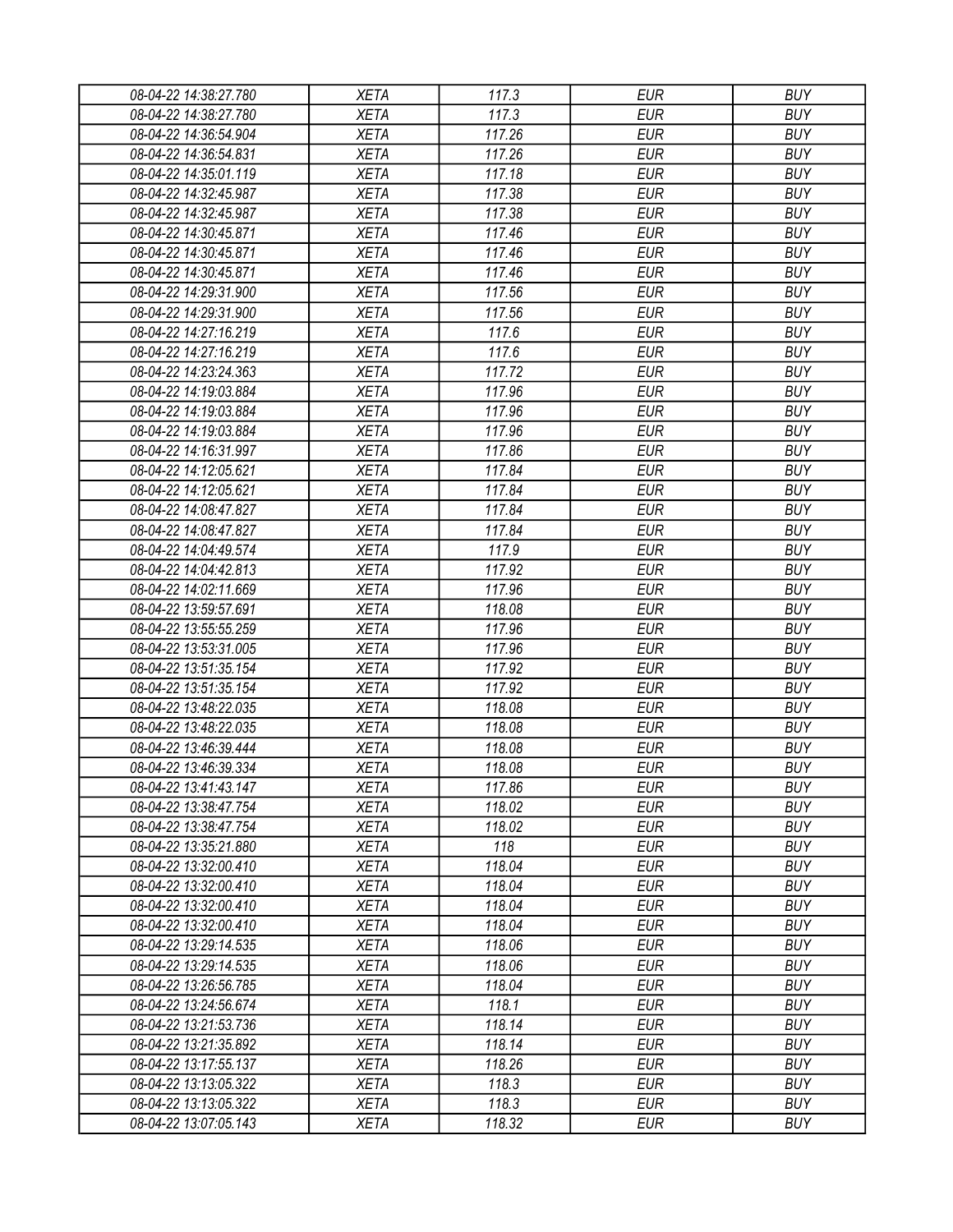| 08-04-22 13:07:05.131 | <b>XETA</b> | 118.32 | EUR        | <b>BUY</b> |
|-----------------------|-------------|--------|------------|------------|
| 08-04-22 13:07:05.133 | <b>XETA</b> | 118.32 | <b>EUR</b> | <b>BUY</b> |
| 08-04-22 13:02:11.139 | <b>XETA</b> | 118.38 | <b>EUR</b> | <b>BUY</b> |
| 08-04-22 13:02:11.138 | <b>XETA</b> | 118.38 | <b>EUR</b> | <b>BUY</b> |
| 08-04-22 13:02:11.138 | <b>XETA</b> | 118.38 | <b>EUR</b> | <b>BUY</b> |
| 08-04-22 12:59:07.971 | <b>XETA</b> | 118.48 | <b>EUR</b> | <b>BUY</b> |
| 08-04-22 12:59:07.971 | <b>XETA</b> | 118.48 | <b>EUR</b> | <b>BUY</b> |
| 08-04-22 12:57:57.917 | <b>XETA</b> | 118.48 | <b>EUR</b> | <b>BUY</b> |
| 08-04-22 12:53:24.317 | <b>XETA</b> | 118.5  | <b>EUR</b> | <b>BUY</b> |
| 08-04-22 12:49:18.416 | <b>XETA</b> | 118.68 | <b>EUR</b> | <b>BUY</b> |
| 08-04-22 12:49:18.415 | <b>XETA</b> | 118.68 | <b>EUR</b> | <b>BUY</b> |
| 08-04-22 12:49:18.415 | <b>XETA</b> | 118.68 | <b>EUR</b> | <b>BUY</b> |
| 08-04-22 12:46:24.167 | <b>XETA</b> | 118.72 | <b>EUR</b> | <b>BUY</b> |
| 08-04-22 12:42:31.998 | <b>XETA</b> | 118.54 | <b>EUR</b> | <b>BUY</b> |
| 08-04-22 12:42:31.998 | <b>XETA</b> | 118.54 | <b>EUR</b> | <b>BUY</b> |
| 08-04-22 12:40:28.103 | <b>XETA</b> | 118.58 | <b>EUR</b> | <b>BUY</b> |
| 08-04-22 12:35:24.527 | <b>XETA</b> | 118.56 | <b>EUR</b> | <b>BUY</b> |
| 08-04-22 12:35:24.527 | <b>XETA</b> | 118.56 | <b>EUR</b> | <b>BUY</b> |
| 08-04-22 12:33:02.615 | <b>XETA</b> | 118.64 | <b>EUR</b> | <b>BUY</b> |
| 08-04-22 12:29:15.657 | <b>XETA</b> | 118.5  | <b>EUR</b> | <b>BUY</b> |
| 08-04-22 12:29:15.657 | <b>XETA</b> | 118.5  | <b>EUR</b> | <b>BUY</b> |
| 08-04-22 12:26:56.007 | <b>XETA</b> | 118.48 | <b>EUR</b> | <b>BUY</b> |
| 08-04-22 12:25:39.291 | <b>XETA</b> | 118.44 | <b>EUR</b> | <b>BUY</b> |
|                       |             |        | <b>EUR</b> | <b>BUY</b> |
| 08-04-22 12:21:17.202 | <b>XETA</b> | 118.46 |            |            |
| 08-04-22 12:15:28.215 | <b>XETA</b> | 118.38 | <b>EUR</b> | <b>BUY</b> |
| 08-04-22 12:15:28.215 | <b>XETA</b> | 118.38 | <b>EUR</b> | <b>BUY</b> |
| 08-04-22 12:10:42.328 | <b>XETA</b> | 118.36 | <b>EUR</b> | <b>BUY</b> |
| 08-04-22 12:10:42.328 | <b>XETA</b> | 118.36 | <b>EUR</b> | <b>BUY</b> |
| 08-04-22 12:08:24.289 | <b>XETA</b> | 118.34 | <b>EUR</b> | <b>BUY</b> |
| 08-04-22 12:08:24.289 | <b>XETA</b> | 118.34 | <b>EUR</b> | <b>BUY</b> |
| 08-04-22 12:06:11.002 | <b>XETA</b> | 118.32 | <b>EUR</b> | <b>BUY</b> |
| 08-04-22 12:06:11.002 | <b>XETA</b> | 118.32 | <b>EUR</b> | <b>BUY</b> |
| 08-04-22 12:04:55.260 | <b>XETA</b> | 118.28 | <b>EUR</b> | <b>BUY</b> |
| 08-04-22 12:04:55.260 | <b>XETA</b> | 118.26 | <b>EUR</b> | <b>BUY</b> |
| 08-04-22 12:04:10.726 | <b>XETA</b> | 118.32 | <b>EUR</b> | <b>BUY</b> |
| 08-04-22 12:04:10.711 | <b>XETA</b> | 118.32 | <b>EUR</b> | <b>BUY</b> |
| 08-04-22 12:04:10.711 | <b>XETA</b> | 118.32 | <b>EUR</b> | <b>BUY</b> |
| 08-04-22 12:02:08.213 | <b>XETA</b> | 118.26 | <b>EUR</b> | <b>BUY</b> |
| 08-04-22 12:02:08.213 | <b>XETA</b> | 118.28 | <b>EUR</b> | <b>BUY</b> |
| 08-04-22 12:02:03.369 | <b>XETA</b> | 118.32 | <b>EUR</b> | <b>BUY</b> |
| 08-04-22 12:02:03.369 | <b>XETA</b> | 118.32 | <b>EUR</b> | <b>BUY</b> |
| 08-04-22 11:58:43.506 | <b>XETA</b> | 118.32 | <b>EUR</b> | <b>BUY</b> |
| 08-04-22 11:54:41.615 | <b>XETA</b> | 118.28 | <b>EUR</b> | <b>BUY</b> |
| 08-04-22 11:51:25.401 | <b>XETA</b> | 118.42 | <b>EUR</b> | <b>BUY</b> |
| 08-04-22 11:51:25.401 | <b>XETA</b> | 118.44 | <b>EUR</b> | <b>BUY</b> |
| 08-04-22 11:49:40.363 | <b>XETA</b> | 118.48 | <b>EUR</b> | <b>BUY</b> |
| 08-04-22 11:47:47.908 | <b>XETA</b> | 118.34 | <b>EUR</b> | <b>BUY</b> |
| 08-04-22 11:47:47.908 | <b>XETA</b> | 118.34 | <b>EUR</b> | <b>BUY</b> |
| 08-04-22 11:44:14.896 | <b>XETA</b> | 118.2  | <b>EUR</b> | <b>BUY</b> |
| 08-04-22 11:40:16.122 | <b>XETA</b> | 118.2  | <b>EUR</b> | <b>BUY</b> |
| 08-04-22 11:35:49.082 | <b>XETA</b> | 117.96 | EUR        | <b>BUY</b> |
| 08-04-22 11:35:49.082 | <b>XETA</b> | 117.96 | <b>EUR</b> | <b>BUY</b> |
| 08-04-22 11:32:36.810 | <b>XETA</b> | 118.04 | <b>EUR</b> | <b>BUY</b> |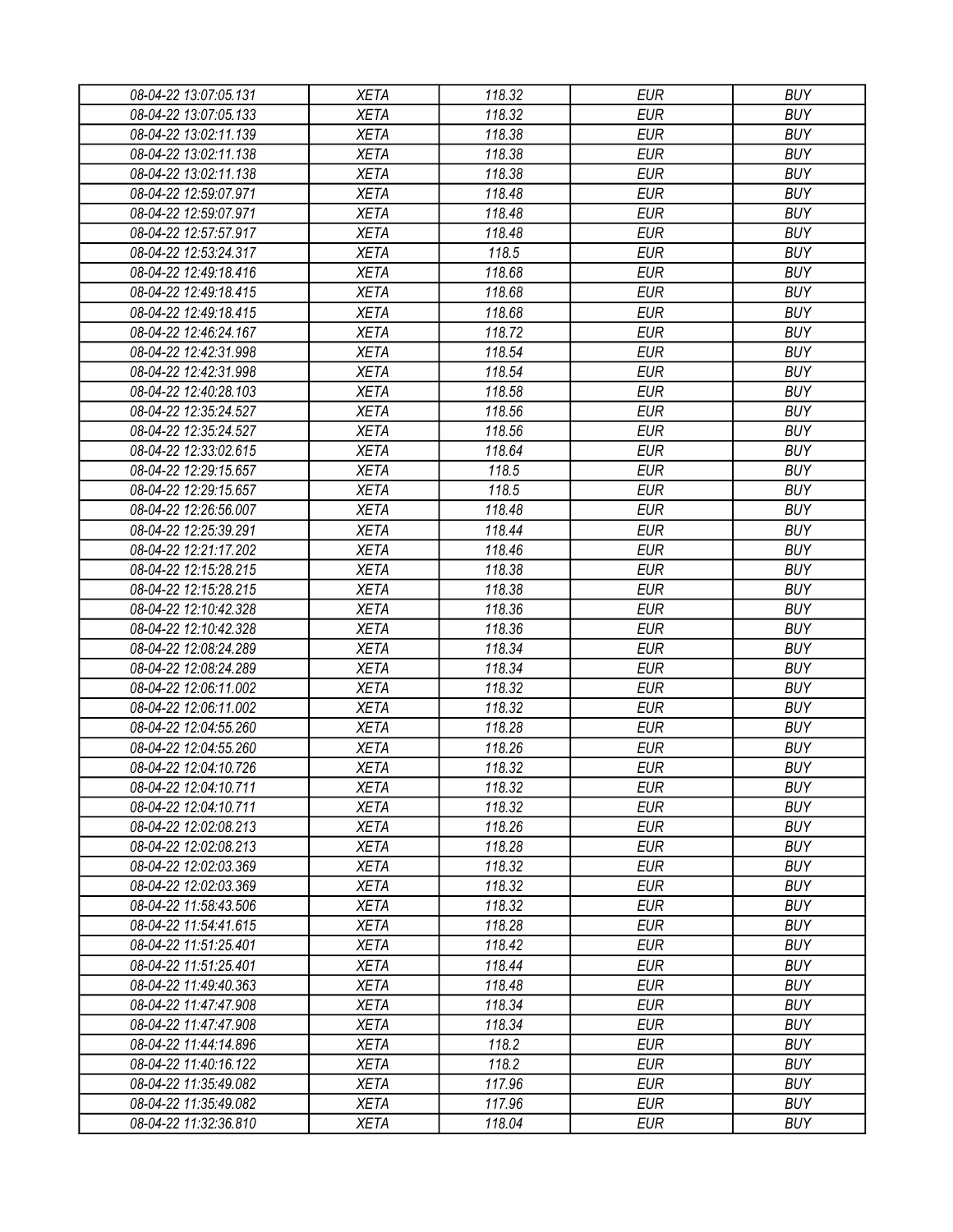| 08-04-22 11:31:51.757 | <b>XETA</b> | 118.04 | <b>EUR</b> | <b>BUY</b> |
|-----------------------|-------------|--------|------------|------------|
| 08-04-22 11:31:51.757 | <b>XETA</b> | 118.04 | <b>EUR</b> | <b>BUY</b> |
| 08-04-22 11:30:26.633 | <b>XETA</b> | 118.08 | <b>EUR</b> | <b>BUY</b> |
| 08-04-22 11:27:52.132 | <b>XETA</b> | 118.2  | <b>EUR</b> | <b>BUY</b> |
| 08-04-22 11:23:32.956 | <b>XETA</b> | 118.24 | <b>EUR</b> | <b>BUY</b> |
| 08-04-22 11:20:25.907 | <b>XETA</b> | 118.16 | <b>EUR</b> | <b>BUY</b> |
| 08-04-22 11:17:40.244 | <b>XETA</b> | 118.42 | <b>EUR</b> | <b>BUY</b> |
| 08-04-22 11:16:18.844 | <b>XETA</b> | 118.5  | <b>EUR</b> | <b>BUY</b> |
| 08-04-22 11:15:33.399 | <b>XETA</b> | 118.32 | <b>EUR</b> | <b>BUY</b> |
| 08-04-22 11:15:33.398 | <b>XETA</b> | 118.32 | <b>EUR</b> | <b>BUY</b> |
| 08-04-22 11:14:49.678 | <b>XETA</b> | 118.14 | <b>EUR</b> | <b>BUY</b> |
| 08-04-22 11:13:30.289 | <b>XETA</b> | 118.5  | <b>EUR</b> | <b>BUY</b> |
| 08-04-22 11:11:58.379 | <b>XETA</b> | 118.5  | <b>EUR</b> | <b>BUY</b> |
| 08-04-22 11:09:34.489 | <b>XETA</b> | 118.48 | <b>EUR</b> | <b>BUY</b> |
| 08-04-22 11:09:34.489 | <b>XETA</b> | 118.48 | <b>EUR</b> | <b>BUY</b> |
| 08-04-22 11:07:30.682 | <b>XETA</b> | 118.36 | <b>EUR</b> | <b>BUY</b> |
| 08-04-22 11:04:10.594 | <b>XETA</b> | 118.38 | <b>EUR</b> | <b>BUY</b> |
| 08-04-22 11:03:05.332 | <b>XETA</b> | 118.4  | <b>EUR</b> | <b>BUY</b> |
| 08-04-22 11:03:05.332 | <b>XETA</b> | 118.4  | <b>EUR</b> | <b>BUY</b> |
| 08-04-22 11:03:05.327 | <b>XETA</b> | 118.4  | <b>EUR</b> | <b>BUY</b> |
| 08-04-22 11:00:27.339 | <b>XETA</b> | 118.36 | <b>EUR</b> | <b>BUY</b> |
| 08-04-22 11:00:27.339 | <b>XETA</b> | 118.36 | <b>EUR</b> | <b>BUY</b> |
| 08-04-22 10:59:57.251 | <b>XETA</b> | 118.38 | <b>EUR</b> | <b>BUY</b> |
| 08-04-22 10:58:18.267 | <b>XETA</b> | 118.4  | <b>EUR</b> | <b>BUY</b> |
| 08-04-22 10:58:06.372 | <b>XETA</b> | 118.44 | <b>EUR</b> | <b>BUY</b> |
| 08-04-22 10:56:35.746 | <b>XETA</b> | 118.38 | <b>EUR</b> | <b>BUY</b> |
| 08-04-22 10:56:35.746 | <b>XETA</b> | 118.38 | <b>EUR</b> | <b>BUY</b> |
| 08-04-22 10:54:51.719 | <b>XETA</b> | 118.34 | <b>EUR</b> | <b>BUY</b> |
| 08-04-22 10:54:51.714 | <b>XETA</b> | 118.34 | <b>EUR</b> | <b>BUY</b> |
| 08-04-22 10:54:51.700 | <b>XETA</b> | 118.34 | <b>EUR</b> | <b>BUY</b> |
| 08-04-22 10:53:07.319 | <b>XETA</b> | 118.32 | <b>EUR</b> | <b>BUY</b> |
| 08-04-22 10:53:07.319 | <b>XETA</b> | 118.32 | <b>EUR</b> | <b>BUY</b> |
| 08-04-22 10:53:07.916 | <b>XETA</b> | 118.3  | <b>EUR</b> | <b>BUY</b> |
| 08-04-22 10:53:07.916 | <b>XETA</b> | 118.3  | <b>EUR</b> | <b>BUY</b> |
| 08-04-22 10:53:03.574 | <b>XETA</b> | 118.32 | <b>EUR</b> | <b>BUY</b> |
| 08-04-22 10:51:57.142 | <b>XETA</b> | 118.3  | <b>EUR</b> | <b>BUY</b> |
| 08-04-22 10:50:17.969 | <b>XETA</b> | 118.3  | <b>EUR</b> | <b>BUY</b> |
| 08-04-22 10:48:00.224 | <b>XETA</b> | 118.24 | <b>EUR</b> | <b>BUY</b> |
| 08-04-22 10:43:08.048 | <b>XETA</b> | 118.16 | <b>EUR</b> | <b>BUY</b> |
| 08-04-22 10:43:08.048 | <b>XETA</b> | 118.16 | <b>EUR</b> | <b>BUY</b> |
| 08-04-22 10:43:08.048 | <b>XETA</b> | 118.16 | <b>EUR</b> | <b>BUY</b> |
| 08-04-22 10:41:47.576 | <b>XETA</b> | 118.24 | <b>EUR</b> | <b>BUY</b> |
| 08-04-22 10:40:37.829 | <b>XETA</b> | 118.24 | <b>EUR</b> | <b>BUY</b> |
| 08-04-22 10:40:37.829 | <b>XETA</b> | 118.24 | <b>EUR</b> | <b>BUY</b> |
| 08-04-22 10:35:11.795 | <b>XETA</b> | 118.12 | <b>EUR</b> | <b>BUY</b> |
| 08-04-22 10:35:11.774 | <b>XETA</b> | 118.12 | <b>EUR</b> | <b>BUY</b> |
| 08-04-22 10:31:08.067 | <b>XETA</b> | 118.1  | <b>EUR</b> | <b>BUY</b> |
| 08-04-22 10:29:41.114 | <b>XETA</b> | 118.08 | <b>EUR</b> | <b>BUY</b> |
| 08-04-22 10:29:41.114 | <b>XETA</b> | 118.08 | <b>EUR</b> | <b>BUY</b> |
| 08-04-22 10:27:14.637 | <b>XETA</b> | 118.06 | <b>EUR</b> | <b>BUY</b> |
| 08-04-22 10:23:48.428 | <b>XETA</b> | 118.1  | <b>EUR</b> | <b>BUY</b> |
| 08-04-22 10:20:09.434 | <b>XETA</b> | 118.16 | <b>EUR</b> | <b>BUY</b> |
| 08-04-22 10:18:06.377 | <b>XETA</b> | 118.2  | <b>EUR</b> | <b>BUY</b> |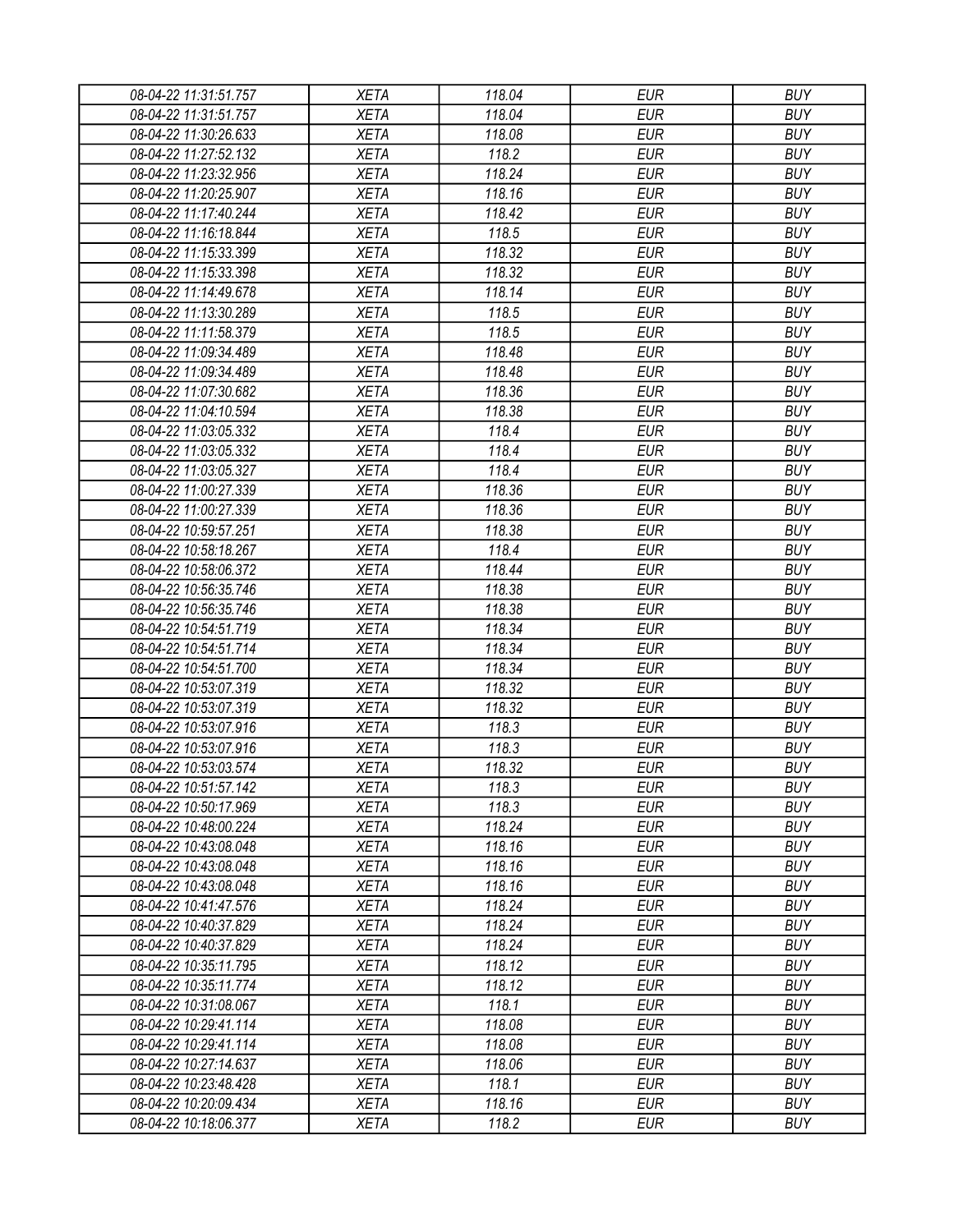| 08-04-22 10:16:45.517 | XETA                       | 118.14 | EUR        | <b>BUY</b>               |
|-----------------------|----------------------------|--------|------------|--------------------------|
| 08-04-22 10:13:56.007 | <b>XETA</b>                | 118.14 | <b>EUR</b> | <b>BUY</b>               |
| 08-04-22 10:13:56.007 | <b>XETA</b>                | 118.14 | <b>EUR</b> | <b>BUY</b>               |
| 08-04-22 10:10:58.384 | <b>XETA</b>                | 117.96 | <b>EUR</b> | <b>BUY</b>               |
| 08-04-22 10:08:13.334 | <b>XETA</b>                | 118    | <b>EUR</b> | <b>BUY</b>               |
| 08-04-22 10:08:13.334 | <b>XETA</b>                | 118    | <b>EUR</b> | <b>BUY</b>               |
| 08-04-22 10:03:32.343 | <b>XETA</b>                | 117.88 | <b>EUR</b> | <b>BUY</b>               |
| 08-04-22 10:03:32.343 | <b>XETA</b>                | 117.88 | <b>EUR</b> | <b>BUY</b>               |
| 08-04-22 10:03:32.315 | <b>XETA</b>                | 117.88 | <b>EUR</b> | <b>BUY</b>               |
| 08-04-22 10:03:32.315 | <b>XETA</b>                | 117.88 | <b>EUR</b> | <b>BUY</b>               |
| 08-04-22 10:00:57.617 | <b>XETA</b>                | 118    | <b>EUR</b> | <b>BUY</b>               |
| 08-04-22 09:59:45.088 | <b>XETA</b>                | 118.22 | <b>EUR</b> | <b>BUY</b>               |
| 08-04-22 09:56:06.863 | <b>XETA</b>                | 118.12 | <b>EUR</b> | <b>BUY</b>               |
| 08-04-22 09:53:40.474 | <b>XETA</b>                | 118.32 | <b>EUR</b> | <b>BUY</b>               |
| 08-04-22 09:51:08.768 | <b>XETA</b>                | 118.4  | <b>EUR</b> | <b>BUY</b>               |
| 08-04-22 09:51:08.767 | <b>XETA</b>                | 118.4  | <b>EUR</b> | <b>BUY</b>               |
| 08-04-22 09:49:49.540 | <b>XETA</b>                | 118.32 | <b>EUR</b> | <b>BUY</b>               |
| 08-04-22 09:49:49.539 | <b>XETA</b>                | 118.32 | <b>EUR</b> | <b>BUY</b>               |
| 08-04-22 09:45:57.749 | <b>XETA</b>                | 118.4  | <b>EUR</b> | <b>BUY</b>               |
| 08-04-22 09:43:48.194 | <b>XETA</b>                | 118.52 | <b>EUR</b> | <b>BUY</b>               |
| 08-04-22 09:43:48.194 | <b>XETA</b>                | 118.52 | <b>EUR</b> | <b>BUY</b>               |
| 08-04-22 09:39:31.233 | <b>XETA</b>                | 118.6  | <b>EUR</b> | <b>BUY</b>               |
| 08-04-22 09:36:53.386 | <b>XETA</b>                | 118.72 | <b>EUR</b> | <b>BUY</b>               |
| 08-04-22 09:36:53.386 | <b>XETA</b>                | 118.72 | <b>EUR</b> | <b>BUY</b>               |
| 08-04-22 09:36:53.386 | <b>XETA</b>                | 118.72 | <b>EUR</b> | <b>BUY</b>               |
| 08-04-22 09:33:46.133 | <b>XETA</b>                | 118.86 | <b>EUR</b> | <b>BUY</b>               |
| 08-04-22 09:33:46.133 | <b>XETA</b>                | 118.86 | <b>EUR</b> | <b>BUY</b>               |
| 08-04-22 09:30:33.887 | <b>XETA</b>                | 118.82 | <b>EUR</b> | <b>BUY</b>               |
| 08-04-22 09:28:15.260 | <b>XETA</b>                | 118.8  | <b>EUR</b> | <b>BUY</b>               |
| 08-04-22 09:28:15.260 | <b>XETA</b>                | 118.8  | <b>EUR</b> | <b>BUY</b>               |
| 08-04-22 09:26:40.033 | <b>XETA</b>                | 118.82 | <b>EUR</b> | <b>BUY</b>               |
| 08-04-22 09:24:35.310 | <b>XETA</b>                | 118.62 | <b>EUR</b> | <b>BUY</b>               |
| 08-04-22 09:22:38.609 | <b>XETA</b>                | 118.74 | <b>EUR</b> | <b>BUY</b>               |
| 08-04-22 09:22:14.228 | <b>XETA</b>                | 118.8  | <b>EUR</b> | <b>BUY</b>               |
| 08-04-22 09:16:48.584 |                            | 118.52 | <b>EUR</b> |                          |
|                       | <b>XETA</b><br><b>XETA</b> | 118.52 |            | <b>BUY</b><br><b>BUY</b> |
| 08-04-22 09:16:48.580 |                            |        | <b>EUR</b> |                          |
| 08-04-22 09:13:22.924 | <b>XETA</b>                | 118.58 | <b>EUR</b> | <b>BUY</b>               |
| 08-04-22 09:13:22.924 | <b>XETA</b>                | 118.58 | <b>EUR</b> | <b>BUY</b>               |
| 08-04-22 09:13:22.939 | <b>XETA</b>                | 118.58 | <b>EUR</b> | <b>BUY</b>               |
| 08-04-22 09:09:59.840 | <b>XETA</b>                | 118.58 | <b>EUR</b> | <b>BUY</b>               |
| 08-04-22 09:09:59.840 | <b>XETA</b>                | 118.58 | <b>EUR</b> | <b>BUY</b>               |
| 08-04-22 09:05:41.168 | <b>XETA</b>                | 118.66 | <b>EUR</b> | <b>BUY</b>               |
| 08-04-22 09:05:03.342 | <b>XETA</b>                | 118.72 | <b>EUR</b> | <b>BUY</b>               |
| 08-04-22 09:03:14.476 | <b>XETA</b>                | 118.66 | <b>EUR</b> | <b>BUY</b>               |
| 08-04-22 09:02:33.445 | <b>XETA</b>                | 118.54 | <b>EUR</b> | <b>BUY</b>               |
| 08-04-22 09:02:33.445 | <b>XETA</b>                | 118.54 | <b>EUR</b> | <b>BUY</b>               |
| 08-04-22 09:01:12.696 | <b>XETA</b>                | 118.44 | <b>EUR</b> | <b>BUY</b>               |
| 08-04-22 09:00:30.515 | <b>XETA</b>                | 118.36 | <b>EUR</b> | <b>BUY</b>               |
| 08-04-22 08:59:02.599 | <b>XETA</b>                | 118.3  | <b>EUR</b> | <b>BUY</b>               |
| 08-04-22 08:57:30.539 | <b>XETA</b>                | 118.36 | <b>EUR</b> | <b>BUY</b>               |
| 08-04-22 08:54:34.890 | <b>XETA</b>                | 118.18 | EUR        | <b>BUY</b>               |
| 08-04-22 08:53:54.165 | <b>XETA</b>                | 118.28 | <b>EUR</b> | <b>BUY</b>               |
| 08-04-22 08:52:28.627 | <b>XETA</b>                | 118.12 | <b>EUR</b> | <b>BUY</b>               |